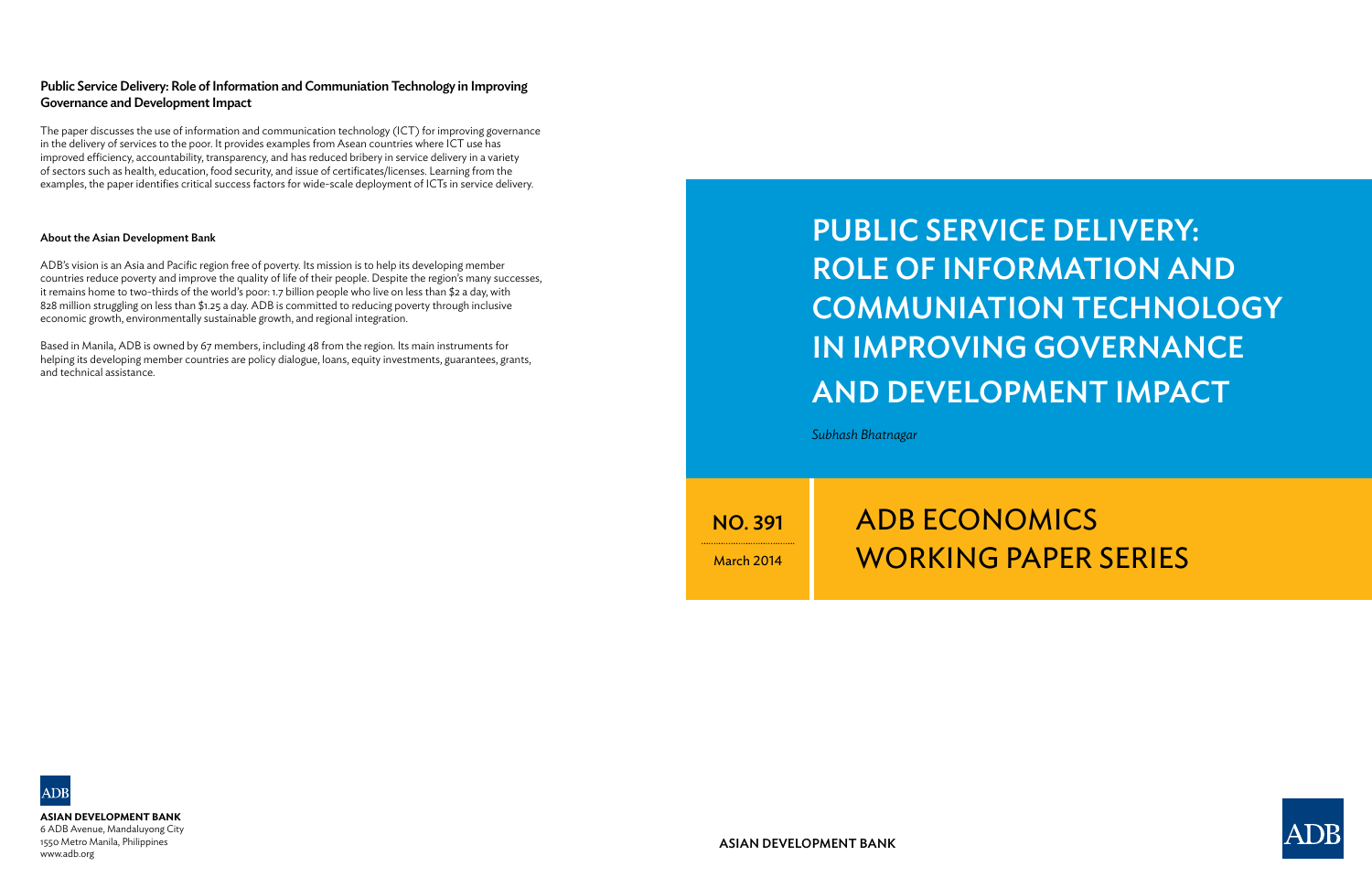

ADB Economics Working Paper Series

## Public Service Delivery: Role of Information and Communication Technology in Improving Governance and Development Impact

Subhash Bhatnagar No. 391 | March 2014 Subhash Bhatnagar is an honorary adjunct professor at the Indian Institute of Management Ahmedabad (IIMA). He was a Chair Professor, member of Board of Governors and the Dean at different times in his 30-year tenure at IIMA.

### **ASIAN DEVELOPMENT BANK**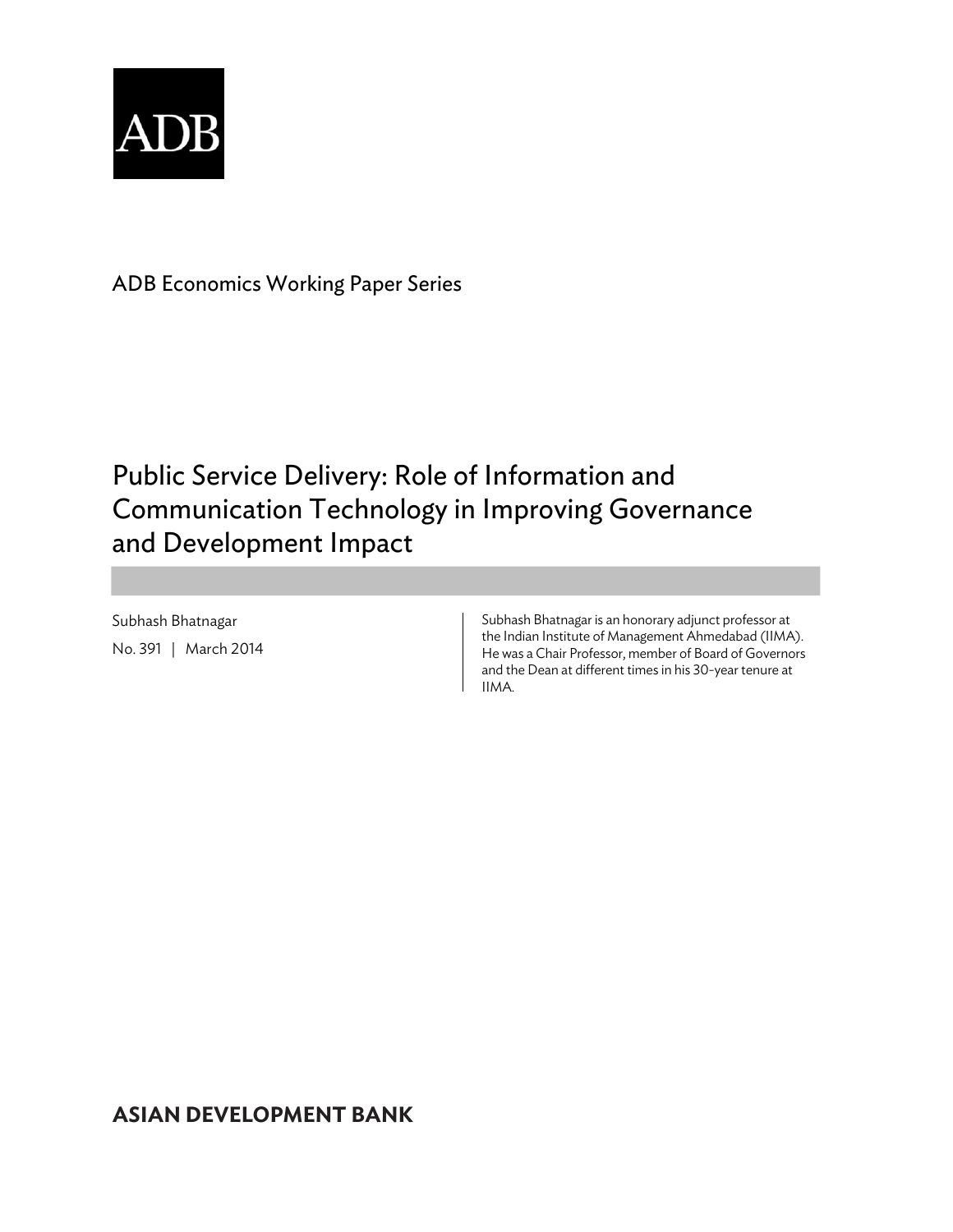Asian Development Bank 6 ADB Avenue, Mandaluyong City 1550 Metro Manila, Philippines www.adb.org

© 2014 by Asian Development Bank March 2014 ISSN 1655-5252 Publication Stock No. WPS146348

The views expressed in this paper are those of the author and do not necessarily reflect the views and policies of the Asian Development Bank (ADB) or its Board of Governors or the governments they represent.

ADB does not guarantee the accuracy of the data included in this publication and accepts no responsibility for any consequence of their use.

By making any designation of or reference to a particular territory or geographic area, or by using the term "country" in this document, ADB does not intend to make any judgments as to the legal or other status of any territory or area.

Note: In this publication, "\$" refers to US dollars.

The ADB Economics Working Paper Series is a forum for stimulating discussion and eliciting feedback on ongoing and recently completed research and policy studies undertaken by the Asian Development Bank (ADB) staff, consultants, or resource persons. The series deals with key economic and development problems, particularly those facing the Asia and Pacific region; as well as conceptual, analytical, or methodological issues relating to project/program economic analysis, and statistical data and measurement. The series aims to enhance the knowledge on Asia's development and policy challenges; strengthen analytical rigor and quality of ADB's country partnership strategies, and its subregional and country operations; and improve the quality and availability of statistical data and development indicators for monitoring development effectiveness.

The ADB Economics Working Paper Series is a quick-disseminating, informal publication whose titles could subsequently be revised for publication as articles in professional journals or chapters in books. The series is maintained by the Economics and Research Department.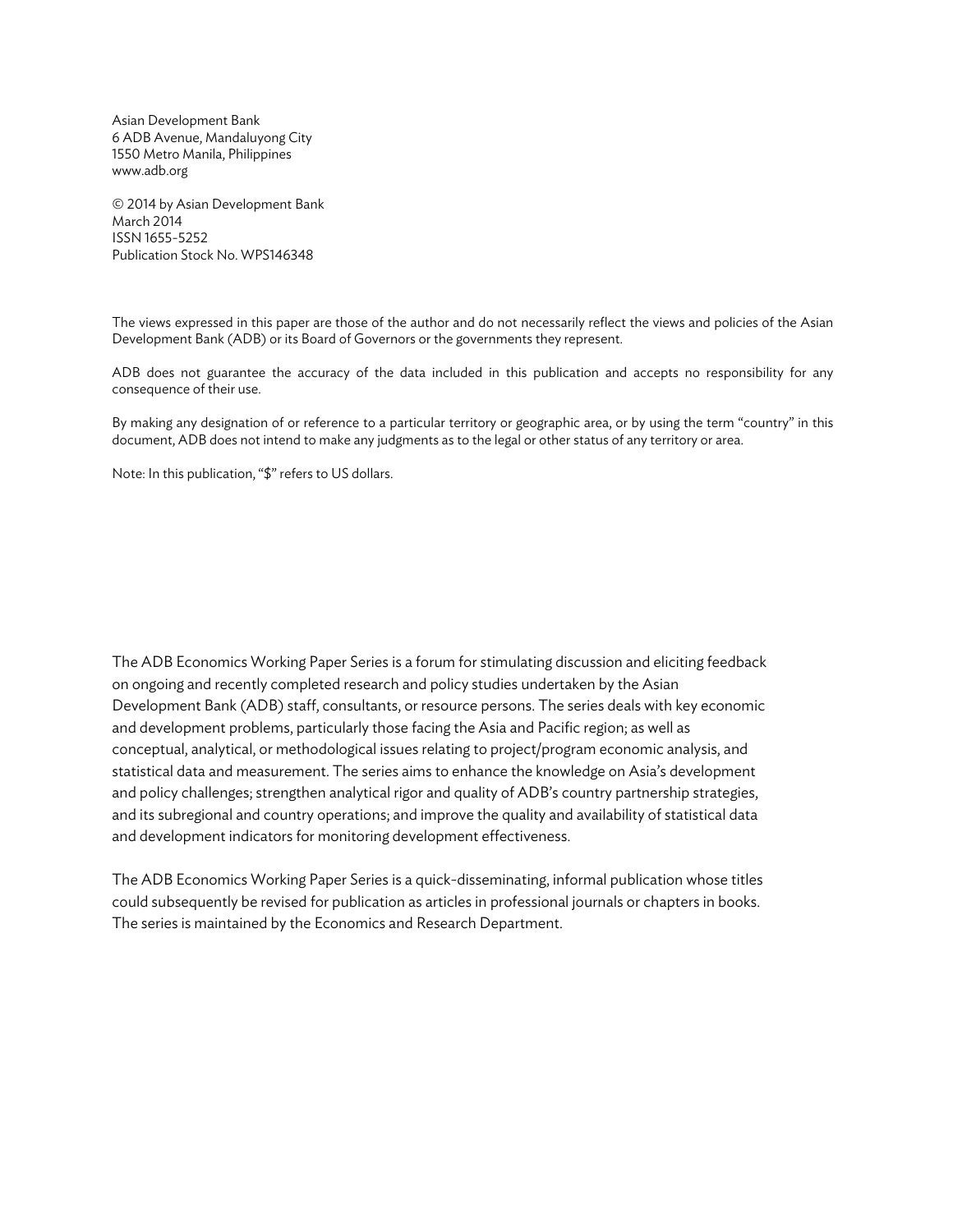### **CONTENTS**

|       | <b>ABSTRACT</b>                                                                                                                                  | V              |  |  |
|-------|--------------------------------------------------------------------------------------------------------------------------------------------------|----------------|--|--|
| I.    | <b>INTRODUCTION</b>                                                                                                                              |                |  |  |
| II.   | PAYMENT OF PENSIONS AND WAGES THROUGH ELECTRONIC BANKING                                                                                         |                |  |  |
|       | Organizational Components of the System<br>А.                                                                                                    | $\overline{4}$ |  |  |
| III.  | INDIA'S UNIQUE IDENTIFICATION PROGRAM                                                                                                            |                |  |  |
| IV.   | COMPUTERIZED MANAGEMENT OF LAND RECORDS                                                                                                          |                |  |  |
| V.    | INFORMATION AND COMMUNICATION TECHNOLOGY USE IN EDUCATION<br>AND HEALTH PROGRAMS                                                                 |                |  |  |
| VI.   | PROMOTING CITIZEN ENGAGEMENT THROUGH INFORMATION SHARING                                                                                         |                |  |  |
| VII.  | EMPOWERING FARMERS AND FISHERS: SHARING KNOWLEDGE AND<br>PRICE INFORMATION                                                                       |                |  |  |
| VIII. | EMPOWERING THE "UNBANKED" THROUGH MOBILE BANKING                                                                                                 |                |  |  |
| IX.   | KEY LESSONS FROM SUCCESSFUL PROJECTS                                                                                                             | 19             |  |  |
|       | <b>Holistic Solutions</b><br>Α.<br>В.<br>Focus on Mobile Technology<br>C.<br>Public-Private-Non Government Organization Partnership Critical for | 20<br>21       |  |  |
|       | Operating in Rural Areas<br>Emphasize Content: Do Not put the cart before the horse<br>D.                                                        | 22<br>22       |  |  |
| X.    | CONCLUSION                                                                                                                                       | 23             |  |  |
|       | <b>REFERENCES</b>                                                                                                                                | 25             |  |  |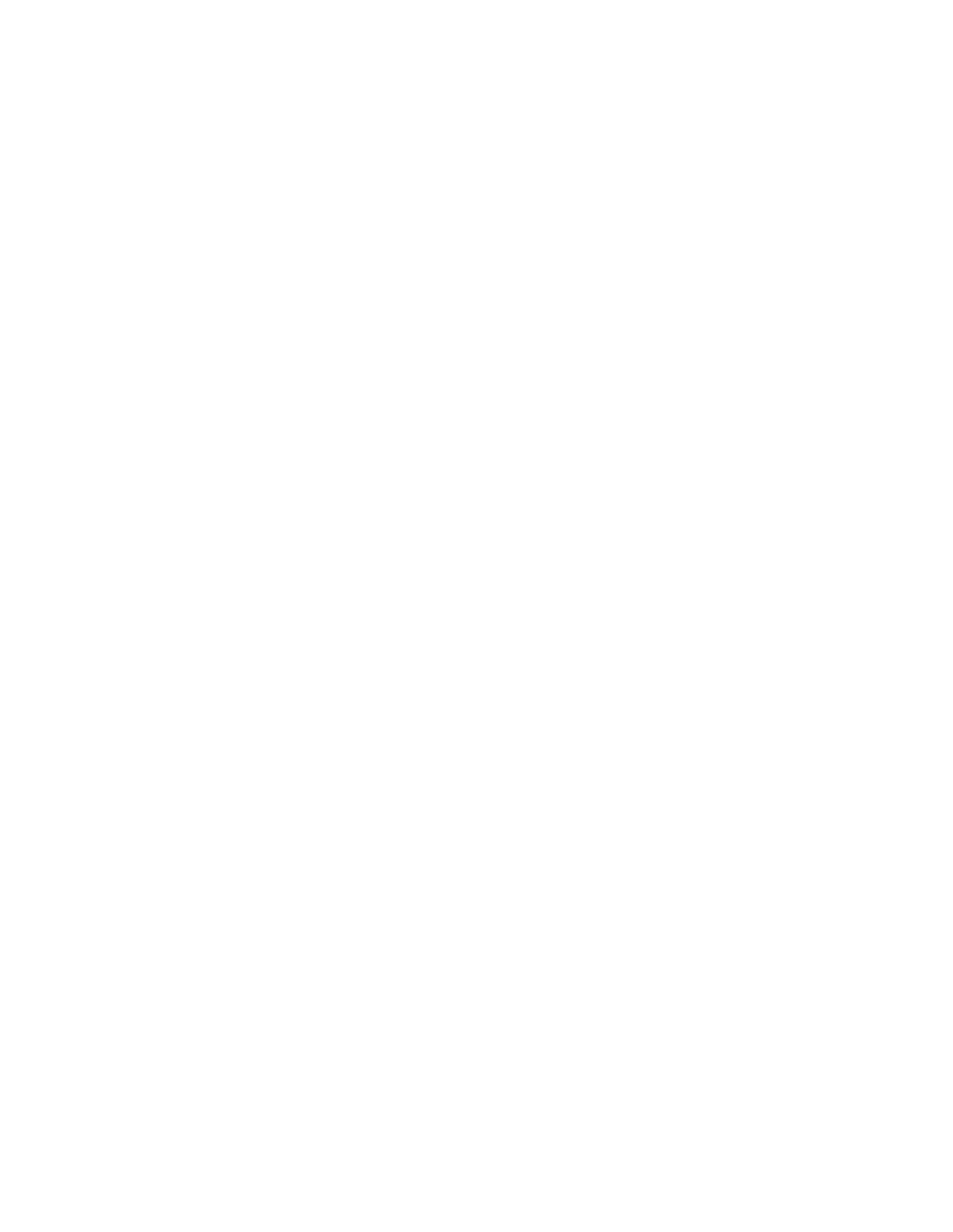#### **ABSTRACT**

The focus of this paper is on improving governance through the use of information and communication technology (ICT) in the delivery of services to the poor, i.e., improving efficiency, accountability, and transparency, and reducing bribery. A number of papers recognize the potential benefits but they also point out that it has not been easy to harness this potential. This paper presents an analysis of effective case studies from developing countries where the benefits have reached a large number of poor citizens. It also identifies the critical success factors for wide-scale deployment.

The paper includes cases on the use of ICTs in the management of delivery of public services in health, education, and provision of subsidized food. Cases on electronic delivery of government services, such as providing certificates and licenses to rural populations, which in turn provide entitlements to the poor for subsidized food, fertilizer, and health services are also included. ICT-enabled provision of information to enhance rural income is also covered.

Keywords: e-governance, ICT for development, service delivery, anticorruption, transparency, process reform

JEL Classification: D73, H11, O3, O57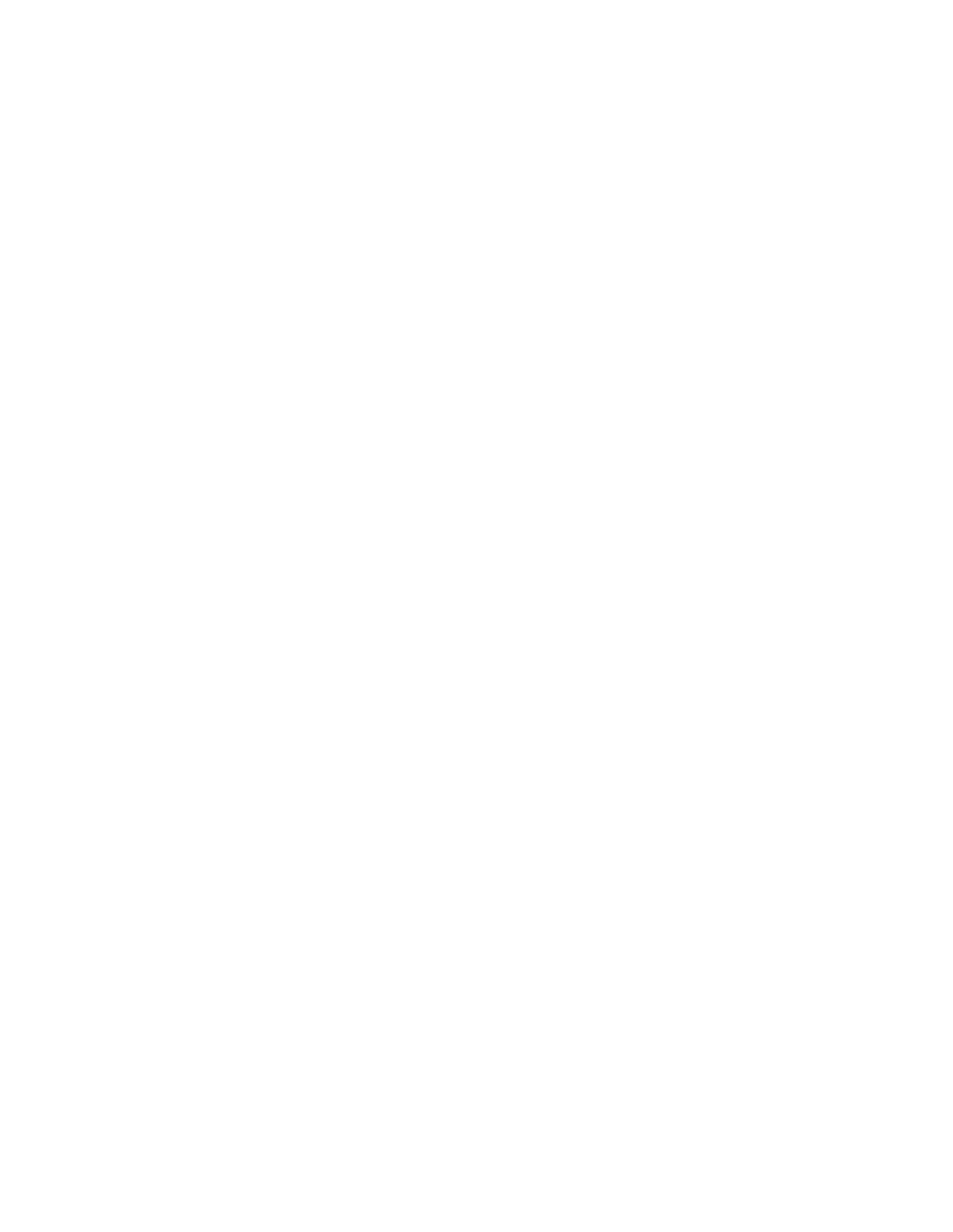#### I. INTRODUCTION

The focus of this paper is on improving governance through the use of information and communication technology (ICT) in delivering services to the poor, i.e., improving efficiency, accountability, and transparency, and reducing bribes in delivery of services.

Large number of case studies have been published by different multilateral organizations, suggesting that ICT can be used in diverse applications to accelerate information dissemination, improve efficiency of public services, increase the transparency and accountability of government administration, to reduce corruption, and facilitate citizen participation in local governance.<sup>1</sup> However, there are few analytical studies or impact assessments that confirm that such benefits have been delivered in large-scale projects (Bhatnagar and Singh 2010). A recent book on fighting corruption (Bhatnagar 2013) recognized the important role of ICT in reducing corruption, but points out that it has not been easy to harness this potential. In assessing the status of e-governance (i.e., ICT use in delivering government services) the United Nations Public Administration Network (UNPAN) survey of 2012 noted that, while it is important to continue with service delivery, governments must increasingly begin to rethink in terms of e-government and e-governance. The scope of e-government should be widened for a transformative role of the government toward cohesive, coordinated, and integrated processes and institutions. Since the e-governance activity in developing countries in Asia is at best at a moderate level, $^2$  there is scope to expand the deployment of e-governance. It is important to understand the full potential of deploying ICT to improve the delivery of services. It is equally important to understand the challenges in harnessing this potential by identifying the critical success factors for wide-scale deployment.

There are many ways in which the potential benefit of deploying ICT within organizations has been conceptualized. The ability of ICT to improve the asymmetry in access to information and thereof better manage the principal–agent problem (Gurubaxani and Whang 1991) is one such benefit. Similarly expanding access to markets and suppliers, efficient processing of transactions with all types of stakeholders and enhancing access to knowledge through electronic publishing are other benefits applicable to all types of organizations. Figure 1 presents all of the above types of uses in the context of activities and processes that directly impact the rural and poor populations.

The first type of application consists of ICT intervention in an existing program of delivering public services, for example in health. In a pilot in Karnataka state in India, beneficiaries were given smart cards that hold their data and allow instant updating by the field workers upon delivery of a service by using a handheld device. The management information system reports generated by the workers in the new system are based on beneficiaries saying they have received a service rather than a worker saying that service was delivered. The local public health officials are better able to monitor service delivery, evaluate beneficiary experience, identify service delivery gaps, and respond promptly to concerns such as supply shortages, lack of community involvement, and needs for further training.<sup>3</sup> In an experiment in Ethiopia, mobile phone-based tools are being used by community health workers

<sup>1</sup> For some examples, see case studies on empowerment at World Bank's PovertyNet website http://povlibrary.worldbank.org/library/topic/10143/13942/ and in Bhatnagar and Schware (2000). 2

In the E-Government Development Index (ranging from 0 to 1), East Asia's was 0.6334 and South Asia's 0.3464 against a world average of 0.4872. See United Nations E-Government Survey 2012: E-Government for the People at http://unpan3.un.org/egovkb/. 3

See Beneficiary Verification and Feedback Empowers Access to Health Services in Karnataka at http://web.worldbank.org/WBSITE/EXTERNAL/NEWS/0,,contentMDK:23301220~pagePK:64257043~piPK:437376~the SitePK:4607,00.html?cid=3001\_7.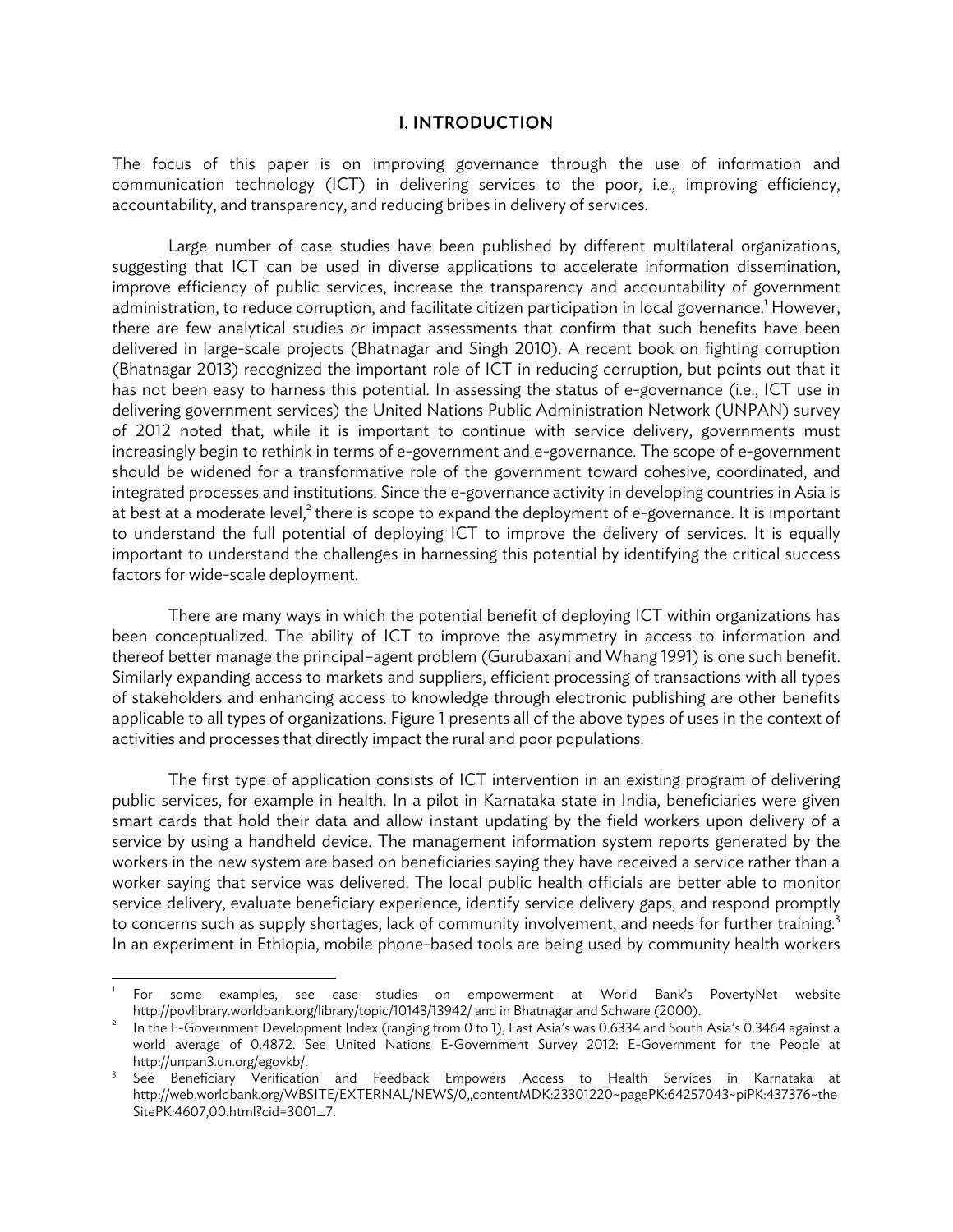for registration of patients, appointment reminders, and management of inventory (Otto 2012).<sup>4</sup> In the program to provide subsidies for food and fertilizer to poor farmers in India, it is proposed to use ebanks in rural areas to transfer cash subsidies based on UID numbers and finger scans to identify the receivers. Such a transfer is expected to weed out ghost recipients for a variety of subsidies, which in turn will enable enhanced expenditure on development initiatives. Recently, the Government of Delhi launched its ambitious program Annashree Yojna in which Rs600 will be transferred into the bank account of the most senior female member of the beneficiary family as a monthly cash subsidy (Isthiyakh 2012). In many Indian states, pensions of the rural elderly, women, and people with disabilities are already being paid through e-banking.



#### Figure 1: Different Types of ICT Applications for Rural Poor

ICT = information and communication technology.

Source: Bhatnagar 2009, p. 121.

In the second type of application, ICT enables electronic delivery of government services such as caste and income certificates to the rural populations, which in turn provide entitlements to the poor for subsidized food, fertilizer, and health services. Copies of land titles are being e-delivered to facilitate access to farm loans and reduce the cost of land transactions. E-delivery improves access to such services and also reduces the cost of accessing such services (Gupta, Bagga, and Ayaluri 2010).

 4 Kate Otto, 2012, Do m-Health tools really work? Testing the impact of mobile technology on maternal and child health care, mHealth, 1 March 2012, Available at http://www.mobileactive.org/case-studies/do-m-health-tools-really-worktesting-impact-mobile-technology-maternal-and-child-health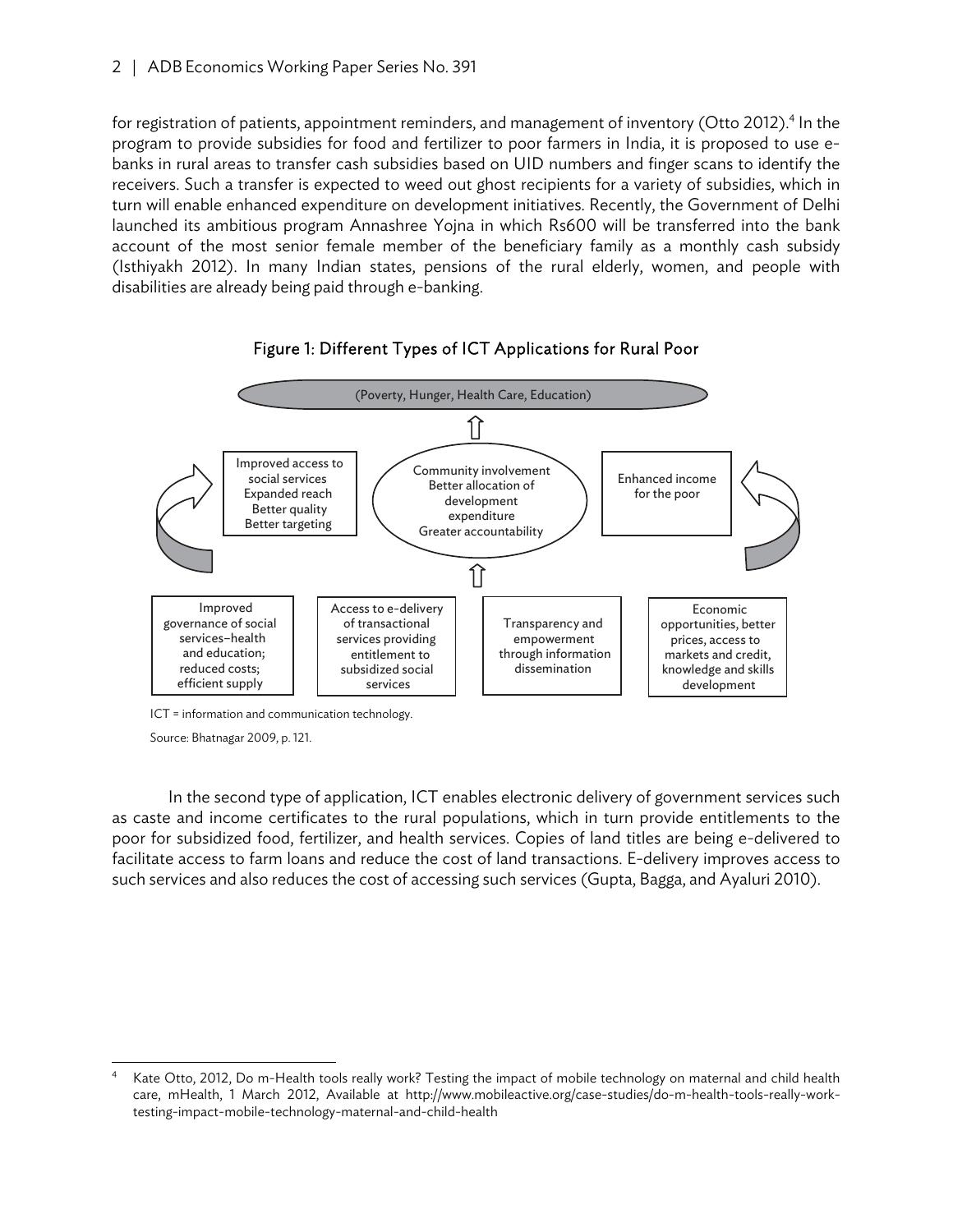In the third type of application, ICT has been used to share information on development expenditure so that communities get involved in demanding allocation of development expenditure that best meets their needs. Similarly, information on performance of government agencies shared with citizens can promote community audit of project execution.<sup>5</sup>

The fourth type of application focuses on enhancing rural incomes by providing information on economic opportunities, knowledge of best practices, current prices of agriculture commodities through websites, call centers, and mobile phones. A multilingual government call center in Sri Lanka is working to provide citizens with fast and easy access to government services. By dialing 1919 from any phone, citizens are able to find out how to get a loan facility from a government bank or how to get their ID cards back. The number of government institutions using the service has grown from 20 to 120 over time and more than 2,500 services are available to date. The center works 365 days a year from 8 a.m. to 8 p.m., including major festival seasons (Basu2014). $6$  A website<sup>7</sup> to match job announcements with job seekers in the informal sector in Bangalore has the potential to create employment for the urban poor and also enhance the incomes from such jobs (Ranganathan and Sarin 2009).

India and a few other developing nations are home to a very large number of experiments in the use of ICT for sustainable development. These initiatives have been launched by different types of organizations, including government organizations, private sector enterprises, civil society organizations, and cooperatives. $^8$  However, very few of these experiments have been scaled up and therefore the impact of such experiments on the broader society remains marginal. Policy makers need to identify scalable initiatives and design institutional mechanisms that can help in wider replication of successful experiments.

This paper analyzes some projects that are operational on a reasonably large scale and have contributed to the empowerment of the poor and inclusive development in the domains mentioned earlier. The paper draws lessons from the success of these projects.<sup>9</sup>

#### II. PAYMENT OF PENSIONS AND WAGES THROUGH ELECTRONIC BANKING

These examples<sup>10</sup> of the first type of application involve two important social services delivered by the Government of Andhra Pradesh in which ICT has completely revamped the system of payment to the poor. One scheme is the National Old Age Pension Scheme (NOAPS). With the aging of the population, old age social security assumes special significance. The scheme also covers widows and the people with physical disabilities. Under this scheme, monthly payments to the identified beneficiaries were made by panchayat functionaries.

<sup>-&</sup>lt;br>5 The website of the Ministry of Panchayati Raj has sparsely populated content on best practices. See http://www.panchayat.gov.in/home 6

 $6$  See also article by Low (2009).

 $7$  Full details available at http://www.babajob.com/

<sup>8</sup> See Solution Exchange for ICT for Development Community in India at http://portal.unesco.org/geography/ en/ev.php-URL\_ID=14323&URL\_DO=DO\_TOPIC&URL\_SECTION=201.html 9

Availability of extensive documentation on these projects facilitated the task of drawing lessons from these projects. Although an effort was made to select projects from different countries, because of the long history of ICT deployment in<br>India, there is an overrepresentation of Indian projects.

<sup>&</sup>lt;sup>10</sup> This example is abstracted from a case study by the author, commissioned by LIRNEasia (www.lirneasia.net), as a part of the Mobile 2.0@BOP research project. For the full case, see Bhatnagar (2008a).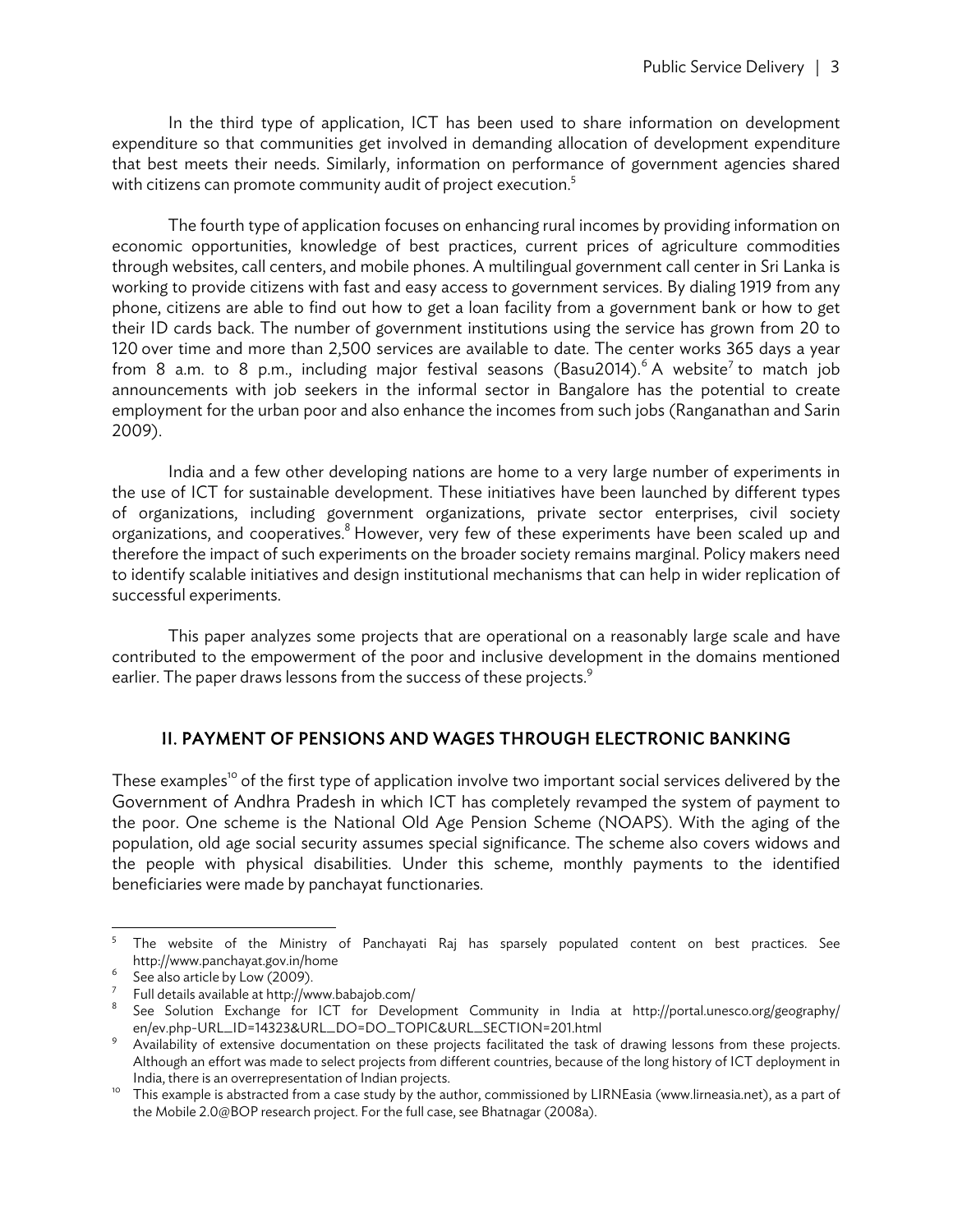The second scheme is the National Rural Employment Guarantee Scheme (NREGS) that guarantees wage employment on public works to any adult who is willing to do unskilled manual work, subject to a guaranteed employment for 100 days per household per financial year. The scheme has been implemented in 657 subdistricts across 13 districts of Andhra Pradesh. An end-to-end ICT solution is being used to help simplify activities such as issuance of job cards to rural households, identification of work to be undertaken, generation of work estimates, and monitoring of work execution. States need to pay wages through savings bank accounts opened by workers at their nearest post office. Prior to this mandate, when cash payments were made, there had been reports of reduced wages or nonpayment of wages to workers.

The new approach in making payments represents a partnership between the Government of Andhra Pradesh and a nongovernment organization (NGO) called Zero Mass Foundation (ZMF), which credits the monthly payments of rural payees into their bank account and facilitates the withdrawal of funds from the account without requiring the payees to go to a bank branch or panchayat office.

Figure 2: Payments Being Made to Pensioners by a Customer Service Point



Note: The kit for processing transactions includes a mobile phone, biometric scanner, and a printer. Source: Photo captured by the author during a field visit.

It was possible to implement this project because the Reserve Bank of India under its financial inclusion program permitted scheduled banks to appoint business correspondents as bank agents who are authorized to open an account and to perform deposit and withdrawal transactions from a beneficiary account.

#### A. Organizational Components of the System

ZMF acts as the business correspondent for the six banks that have been assigned specific districts for the purpose of making pension and NREGS payments. ZMF has set up offices in every district covered under the program. In each district, several customer service points (CSPs) have been created by selecting women from the local self-help groups who are given a kit consisting of a GPRS-enabled special mobile phone and accessories. Figure 2 shows a rural CSP and the kit supplied to CSP. These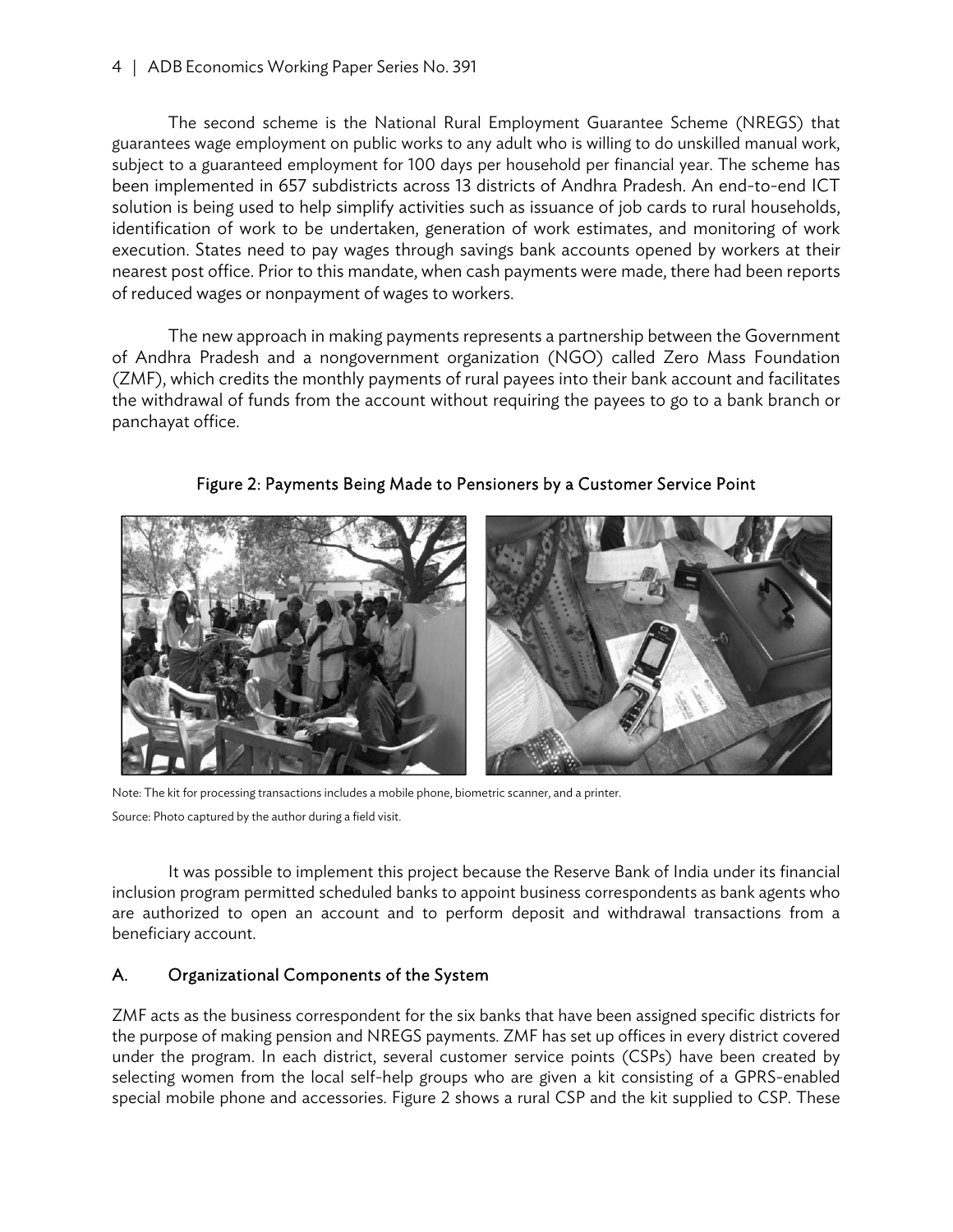kits can process banking transactions such as deposits and withdrawals electronically by real-time exchange of information with the bank's database at the back end. Customers are provided banking services at a specified location within each village. The self-help group acts as a guarantor for the member selected as the CSP.

ZMF offices handle the task of selecting and training CSPs, providing kits to CSPs, maintaining the kits in the field, collecting and storing enrollment forms, inputting data of information entered in the forms, liaising with the local bank branch for withdrawal of cash for disbursement, depositing excess cash after disbursement, and moving cash from the banks' branches to the CSPs.

Once the list of eligible beneficiaries is made available to the banks, a team consisting of bank employees, ZMF staff, and local government functionaries conduct enrollment camps in villages. Five fingerprints, a photo, and other personal details of the beneficiary are recorded. The enrollment data are stored on the mobile phone and later downloaded to the ZMF servers through a GPRS service. The data from the forms are digitized and transferred to the concerned bank's central branch in textual form as an electronic file. The central bank server passes the data to the link branch with the validated data of beneficiaries. The bank branch reviews the data and authorizes the opening of an account, which takes about 3 weeks.

The CSP needs to complete a biometric log-in by running her fingerprints through the fingerprint reader prior to starting transactions in a session. The CSP's mobile phone has the details of the beneficiaries' account. When the beneficiary comes to withdraw money, an index fingerprint is captured on the biometric device. The device also pulls up the stored photo of the beneficiary and the CSP generates a receipt in duplicate. ZMF operates in 127 districts across 26 states in India with nearly 6,000 CSPs serving a total of 1.5 million NREGS payees and 0.7 million pensioners.

The project demonstrates the potential of using GPRS-enabled mobile phones with low initial investment, low operating cost, not requiring regular electric supply, easy maintenance, and easy-tolearn operations. The project delivers services that offer greater convenience to pensioners and are free of bribes. The government saves nearly 30% of the pension payout every month by weeding out ghost pensioners.

The ZMF experiment almost collapsed in 2010 because the reimbursement fee from the government to ZMF for each transaction was not adequate for operations to be economically viable. Often, policy makers do not have an appreciation of the cost structure of running such operations, nor do they understand the need to make them economically viable.

ZMF illustrated the potential of transferring cash subsidies to the poor based on biometric identification so that leakage of funds to undeserving claimants can be rooted out. However, collection of biometric data for all poor in any country is a gigantic task that cannot be easily accomplished by an organization like ZMF. Perhaps the answer lies in providing unique identification to every citizen which can be verified easily. A few countries, such as the Republic of Korea and India, have tried to implement such a system.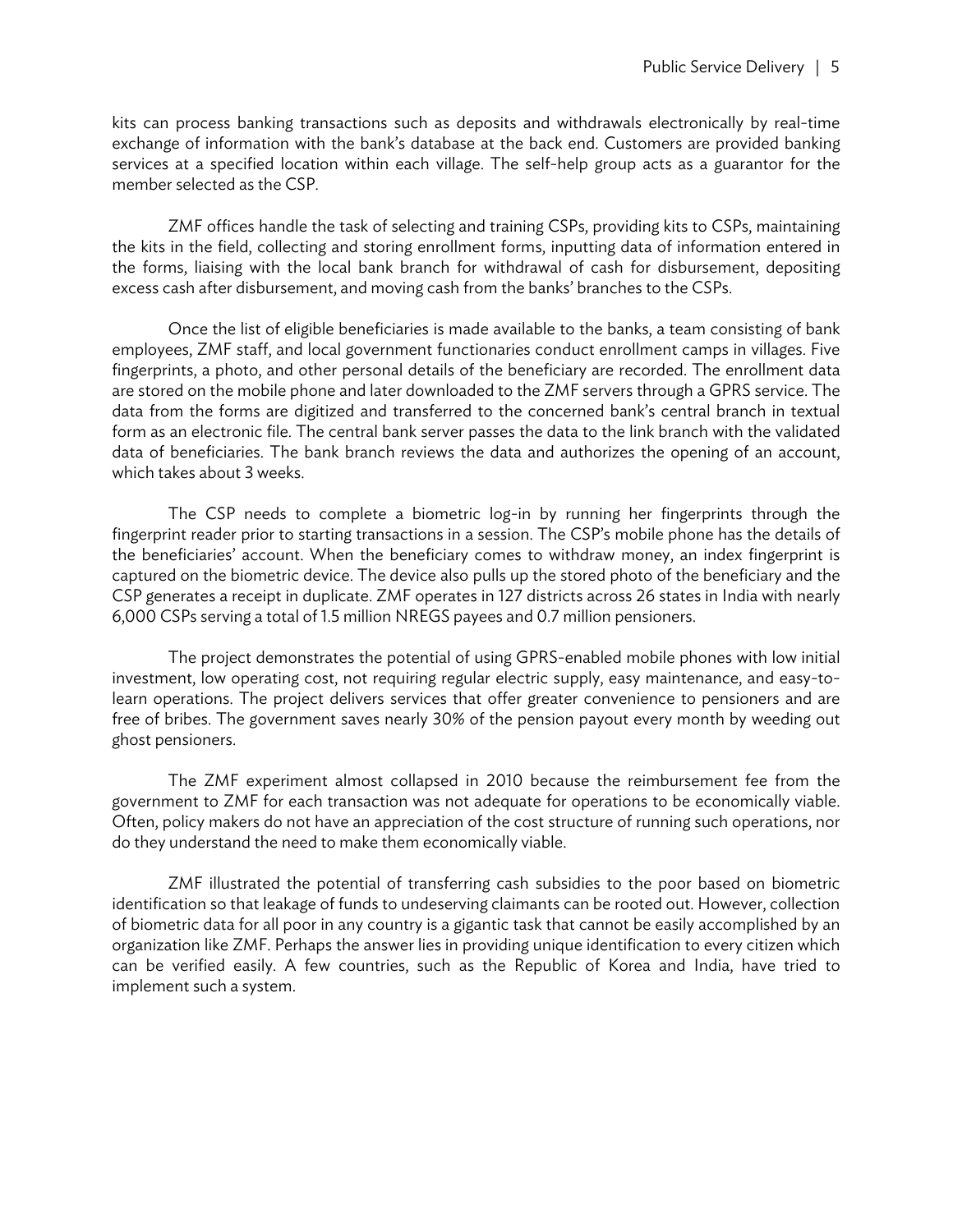#### III. INDIA'S UNIQUE IDENTIFICATION PROGRAM

The Unique Identification Authority of India (UIDAI) was created in 2009 to issue a 12-digit unique number called Aadhaar to residents. The Aadhaar is a unique number linked to each individual's basic demographic and biometric information. A photograph, 10 fingerprints, and an iris scan are stored in a central database for every individual who is issued an Aadhaar. The number is not classified by caste, creed, religion, or location. A citizen's identity can be verified using hand-held devices linked to the mobile phone network by sending the Aadhaar and a fingerprint to the central database. The UIDAI guarantees to give a "yes" or "no" response to verify the individual's identity within 8 seconds. Though possessing an Aadhaar is not mandatory, obtaining one requires proof of identity, address, and date of birth. Individuals without identification documents may obtain an Aadhaar if they are introduced to the issuing agency by an existing participant of the scheme.

The arguments for a system of establishing a unique identification (UID) for every resident were strong. Only a small fraction of the population was able to establish its identity through documentation. The inability to prove one's identity is a major handicap for the poor, as access to benefits under the government's antipoverty programs, such as old-age pensions, subsidized food grains, and rural employment, are often denied on this basis. Subsidized food grains, for example, are supplied through the Public Distribution System (PDS) to 180 million poor. This occurs through a network of half a million licensed shops at an annual subsidy of Rp400 billion (\$8 billion). Nearly 40%-50% of the subsidy is wasted on undeserving people: "nonpoor" people who obtain a "card" entitling them to subsidized food; poor that inflate the number of members in their family; and cards that are made in the names of nonexistent people. Such fraudulent entitlement is often obtained by committing acts of bribery.

Two critical steps will determine the program's success in delivering its full potential. The first is the enrollment of a significant proportion of India's population and the collection of error-free information. About 340 million residents have been issued a UID as of 15 May 2013. Nearly 73.35% of enrolled residents fall between the ages of 16-45 and about half are female.<sup>11</sup> While a lot of checks have been built in within the application software to ensure that the quality of the biometric data captured is acceptable, the administrative structure to collect the data from a billion people has many layers. Each state has a registrar, an agency with overall responsibility for data capture, which in turn contracts the work to private companies that must invest in the equipment and create the organization to capture data in the field. Such companies in turn have subcontracted the work to small outfits that actually carry out the field data capture. Problems with the quality of data have been reported and will become more visible when the UID is actively used for service delivery.<sup>12</sup> Once accuracy in data capture is ensured, duplication will need to be eliminated. This is a difficult technical task but should not prove insurmountable given India's expertise in software and algorithm development.

The second is the use of the Aadhaar by various government departments to authenticate citizens who request a service. It is only recently that a few government agencies have begun to use the Aadhaar as a basis for delivering services. For delivery of services, the front-end delivery points will

Data taken from UIDAI Portal at https://portal.uidai.gov.in/uidwebportal/dashboard.do<br>Discussion with a proprietor of a company responsible for the data capture in a few districts in a large state revealed that the compensation paid out for this work to different actors is not properly aligned with the tasks they perform. Whereas the bulk of the payment per transaction is kept by the agency, which has overall responsibility, the entrepreneur keeps enough to recover his or her investment in the equipment in 6–8 months. The bottom rung of people who capture the data are paid the least, i.e., Rs15 per transaction. The quality of the service provided by this bottom rung may vary across districts.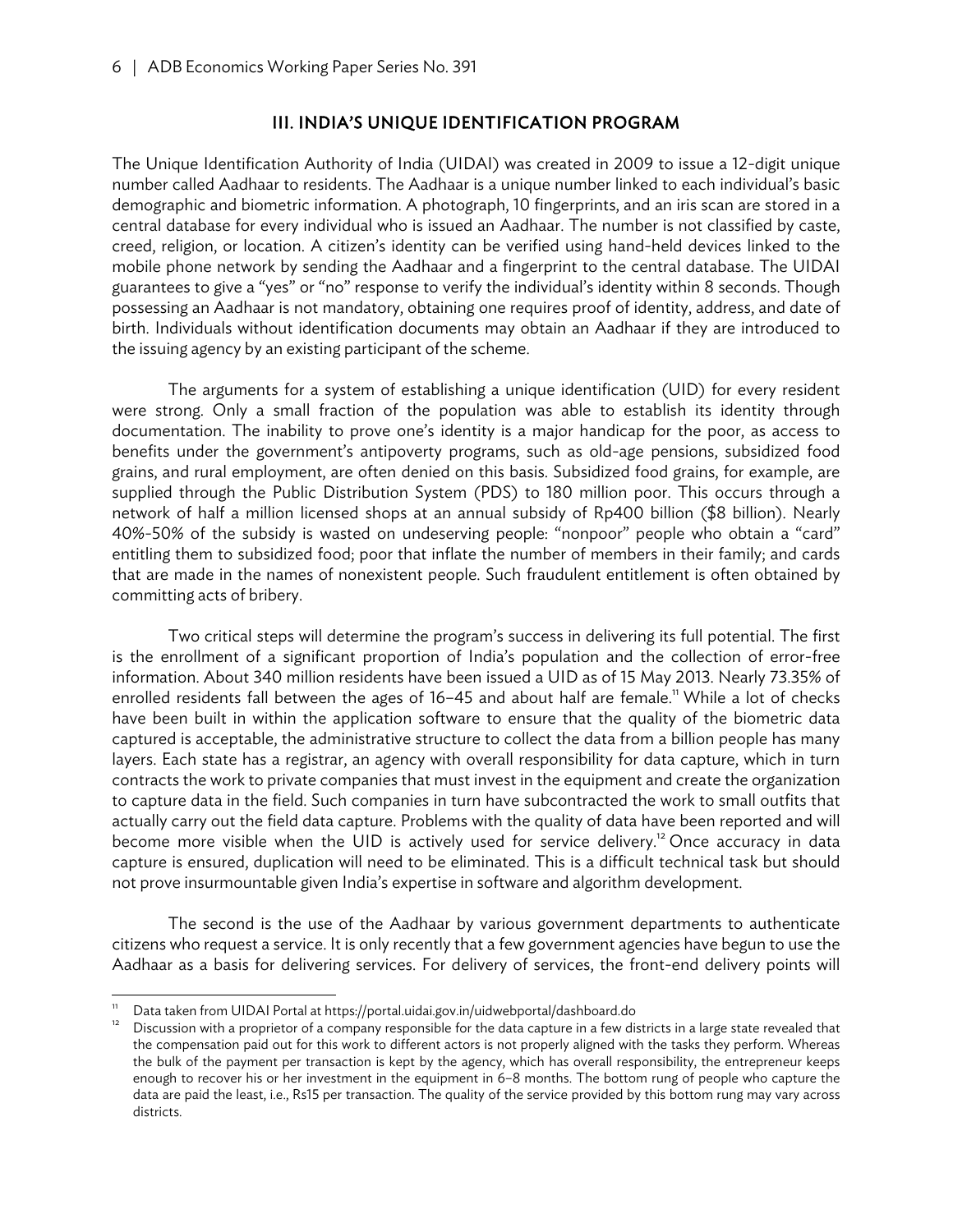need to electronically capture the basic transactions. For example, half a million shops will need to seek fingerprint authentication from the central database through the PDS alone. Keeping the hand-held devices at the shops in working condition and training shopowners to use such a device are challenges that will need to be overcome.

Experience of electronic service delivery in rural India is a mixed bag. Nearly 90% of the approximately 100,000 internet kiosks created in rural areas to deliver certificates and licenses are not delivering any government services. The departments at the back end in districts and taluka offices where the basic data are maintained and the issuing of certificates is authorized have not been equipped with information and communication technology. Any procedural reform that reduces the lower bureaucracy's capacity to delay or deny services has been resisted. In the case of the Aadhaar, the departments, too, may resist its use on some pretext.

So far, there has been very limited pilot testing of the Aadhaar for end-to-end delivery of any service. After the launch of authentication services in February 2013, pilots for delivery of services using the Aadhaar have been launched in a few locations. For example, the delivery of food grains under the PDS in East Godavari district of Andhra Pradesh is based on Aadhaar authentication. A total of 75,000 cardholders were covered and 242,000 transactions had been processed. In other pilots, pension payments are being transacted through micro-ATMs in Jharkhand and liquefied petroleum gas is being delivered in Mysore, Karnataka. A major initiative of direct cash transfers in lieu of subsidized commodities in 51 districts has yet to take off. The critical role of a low-cost organization such as ZMF, which can support the operations in rural areas, needs to be highlighted. In the context of using UID for authenticating the identity of the beneficiary, policy makers ought to have recognized the need for institutions like ZMF to operate the cash subsidy scheme that was announced by the Government of India.<sup>13</sup>

Although, enrollment in the UID program is not mandatory, state agencies will make it mandatory for some groups by linking it to delivery of benefits to below-poverty-line (BPL) families. States such as Karnataka are planning to use the UID number as a record identifier in the resident databases maintained by different agencies. In fact, they plan to link the databases and analyze the number of different benefits of which different BPL residents are availing. There are many vocal critics of the Aadhaar who question the creation of a centralized database that may be open to abuse by police and security agencies (Bidwai 2010). It is well known that incumbent governments target political opponents by covertly mining data on landownership, income tax payments, and other records to discover acts of misdemeanor. Given the slow judicial processes, residents will have no relief even if strong legislation exists to prevent misuse. Concern about privacy of data has also been expressed.<sup>14</sup> At some enrollment centers, individuals have been tricked into agreeing that their personal data can be shared.

The Aadhaar is expected to be widely used for opening bank accounts, so that cash subsidies can be transferred to the poor, instead of distributing subsidized food grains and creating statesupported jobs in rural areas. Such a qualitatively different restructuring of the state's role in the social

 $13$ If pension payment had been replicated all over the country, the use of UID to identify the beneficiary would have been easily accomplished and the scaling down of a modest plan for cash subsidies could have been avoided. See http://economictimes.indiatimes.com/opinion/editorial/pilot-schemes-must-stabilise-to-show-the-benefits-of-cash-

transfer-system/articleshow/17850607.cms<br>Similar reports have appeared on many websites. See, e.g.,http://kractivist.wordpress.com/2013/04/02/challengesproblems-of-aadhaar-uidai-systems-in-india-uid/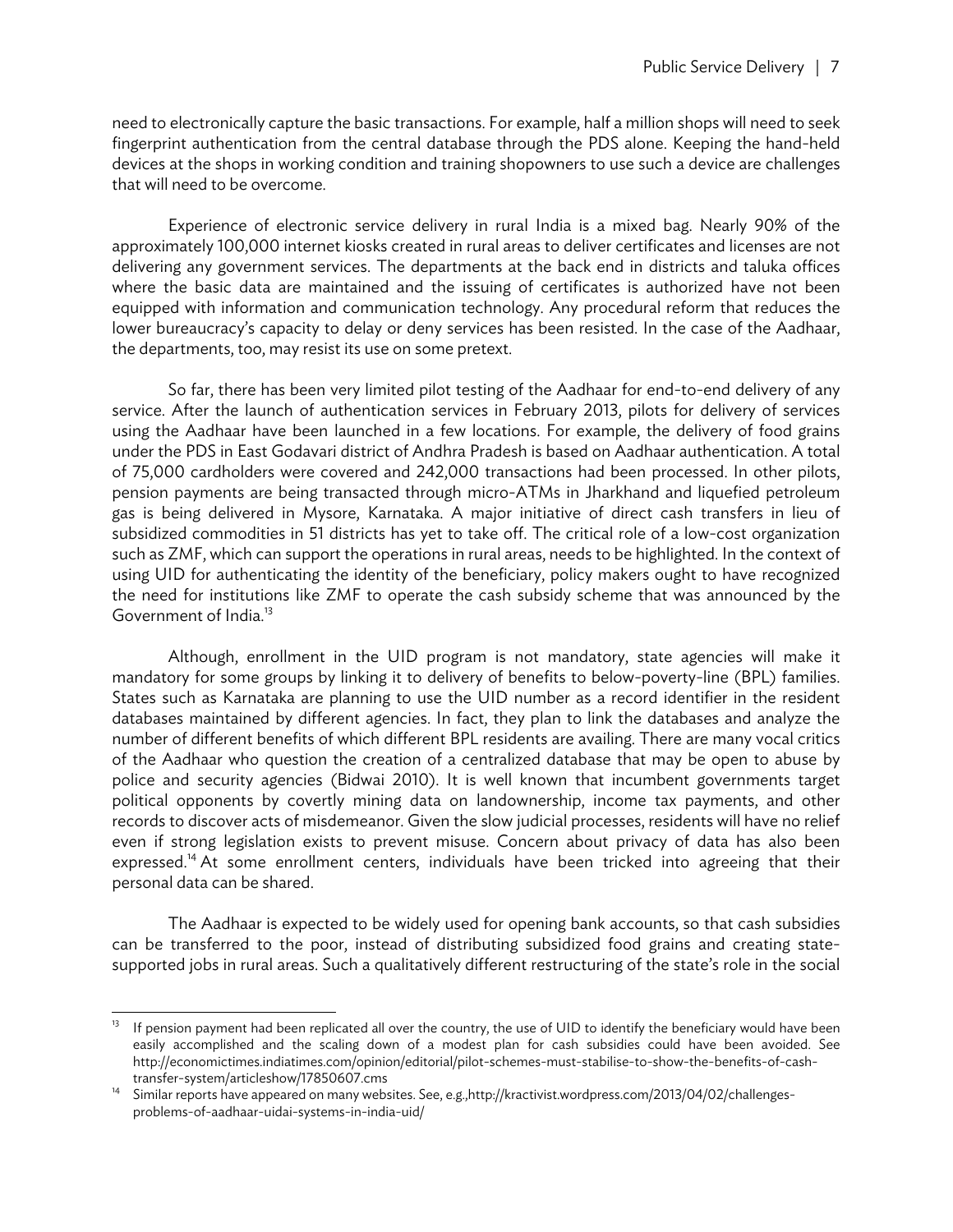sector is unacceptable to many people. Moreover, media reports suggest that there is some confusion regarding the acceptance of the Aadhaar as proof of address by the banking system in India.

There have been major obstacles that the Aadhaar has had to overcome. Even as the Aadhaar was being rolled out, the Census Commissioner of India had proposed a parallel program of issuing smart identity cards to the entire population of India (*Times of India* 2011). With the strong backing of the ruling party, some of the problems have been resolved. The Aadhaar began with the promise of making delivery of government services to the poor efficient, convenient, and corruption-free. With so many implementation challenges and turf battles, such a promise may be harder to keep than originally anticipated.

Even in a technologically advanced country such as the Republic of Korea, the early attempts to create a unique citizen identification were not very successful. Unlike the Aadhaar's proposed developmental use, the Republic of Korea's 13-digit resident registration number (RRN) for every adult citizen was implemented for a different objective—to deny access to electronic services to noncitizens.<sup>15</sup> The RRN could profile a citizen in terms of age, place of birth, and gender. In its early non-biometric implementation, there were a number of instances of identity theft.

#### IV. COMPUTERIZED MANAGEMENT OF LAND RECORDS

Nearly 15 states in India have implemented an e-governance project to manage land records and issue copies of the record of ownership. Among other uses, this document is required for obtaining crop loans from banks. This service is used by millions of rural landowners within the span of a year. For example, nearly 10 million copies are issued in Karnataka every year. A study<sup>16</sup> commissioned by the Department of Information Technology (DIT) of India to ascertain the directly measurable and perceived impact of e-governance applications on citizens in the service delivery from seven key departments across ten states of India showed that computerized delivery reduced the citizens' cost of accessing such services by Rp100 per service transaction. A common measurement framework was used in the study, in which the costs to the citizen of accessing a service (number of trips to the delivery point, waiting time at the delivery point, and payment of bribes) were measured directly through a survey. Nearly 700 citizens distributed over 24 locations within a state were surveyed to capture their experiences of using each service before and after computerization.

The impact on key dimensions in the land record project across 10 states is given in Figure 3. Results indicate a poor state of delivery of services in the manual system. On average, users needed to make 3–4 trips to government offices, wait for 2 hours or more (up to 6 hours in some states) during each trip, and pay frequent bribes (20%–90% of all transactions) to obtain the service.

Figure 3 indicates that post computerization, a rural landowner experienced significant improvement in service delivery on all three parameters. Overall, the number of trips to offices was reduced by 1 from an average of 2.7. Computerization reduced waiting time by 30%. In five out of ten states, there was a significant reduction in the proportion of transactions in which a bribe was paid, suggesting that e-governance has the potential to significantly reduce corruption.

Some details are available at http://en.wikipedia.org/wiki/Resident\_registration\_number Full reports are available at Government of India (2008).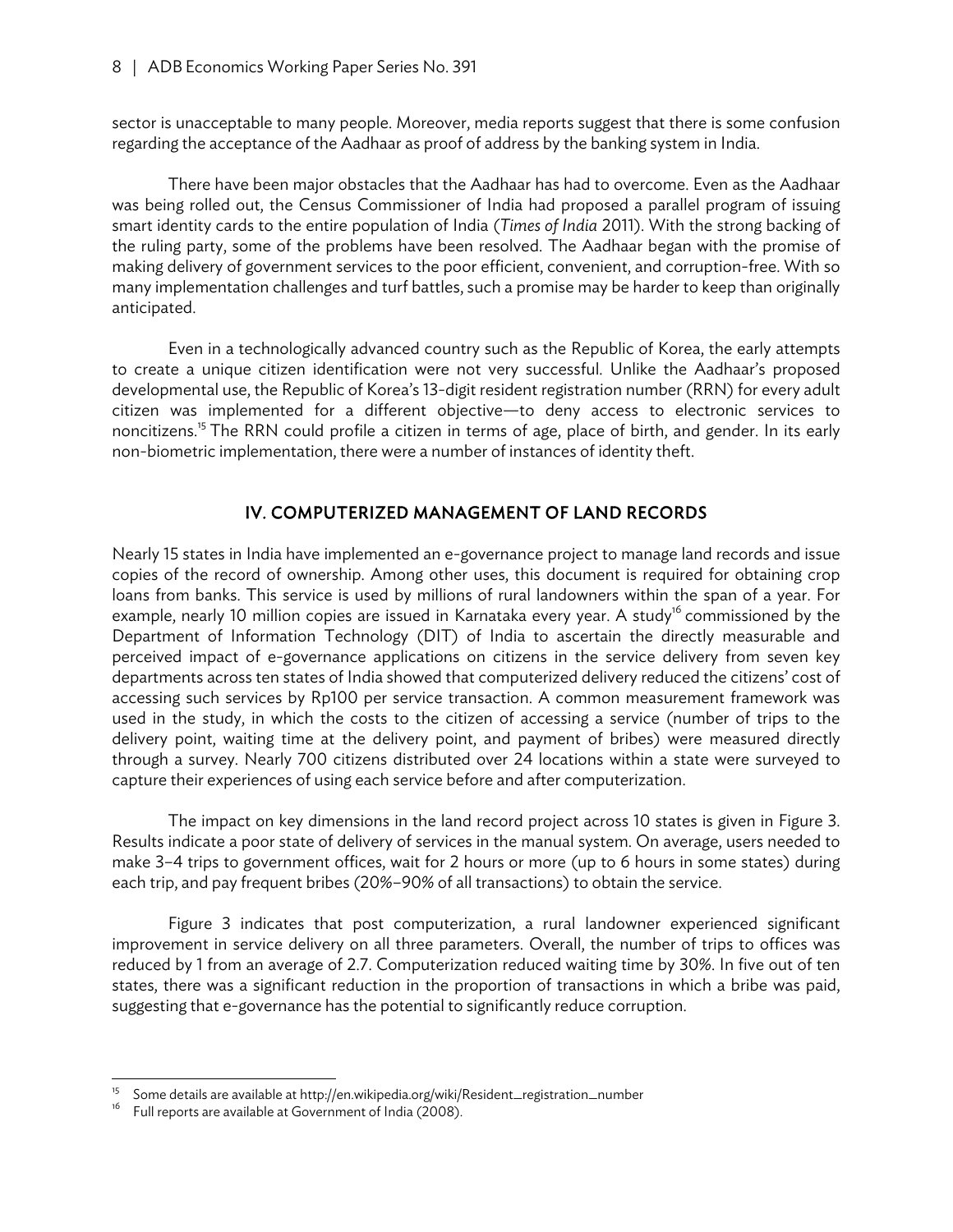

Figure 3: Impact of Land Record Computerization

HP = Himachal Pradesh, MP = Madhya Pradesh, TN = Timilnadu, WB = West Bengal.

Source: Government of India, Ministry of Communication and Information Technology, Department of Information Technology. 2008. Impact Assessment of e-Governance Projects.

E-governance can help reduce corruption in a variety of ways. It takes away discretion from the government functionary, thereby curbing opportunities for arbitrary action, which often results in corruption. For example, in land records computerization in Karnataka (Bhoomi), a first-in first-out (FIFO) discipline is imposed on the order of processing applications for changes in records in the workflow system established to handle the task. Government employees cannot help anyone jump the queue. The date and time are automatically stamped on service requests and they cannot be rejected arbitrarily, as a reason must be recorded if an application is rejected. Biometric log-in by operators and audit trails make it possible to track and link any corrupt operator making illegitimate changes in data through wrongful acts. By making rules simple and more transparent, e-government emboldens citizens and businesses to question unreasonable rules and procedures and their arbitrary applications. Through kiosks, websites, and their mobile phones, citizens can check the status of their service request as well as highlight any error. Unlike the traditional system, reduced physical contact with government officials protects the vulnerable classes from bribe seekers.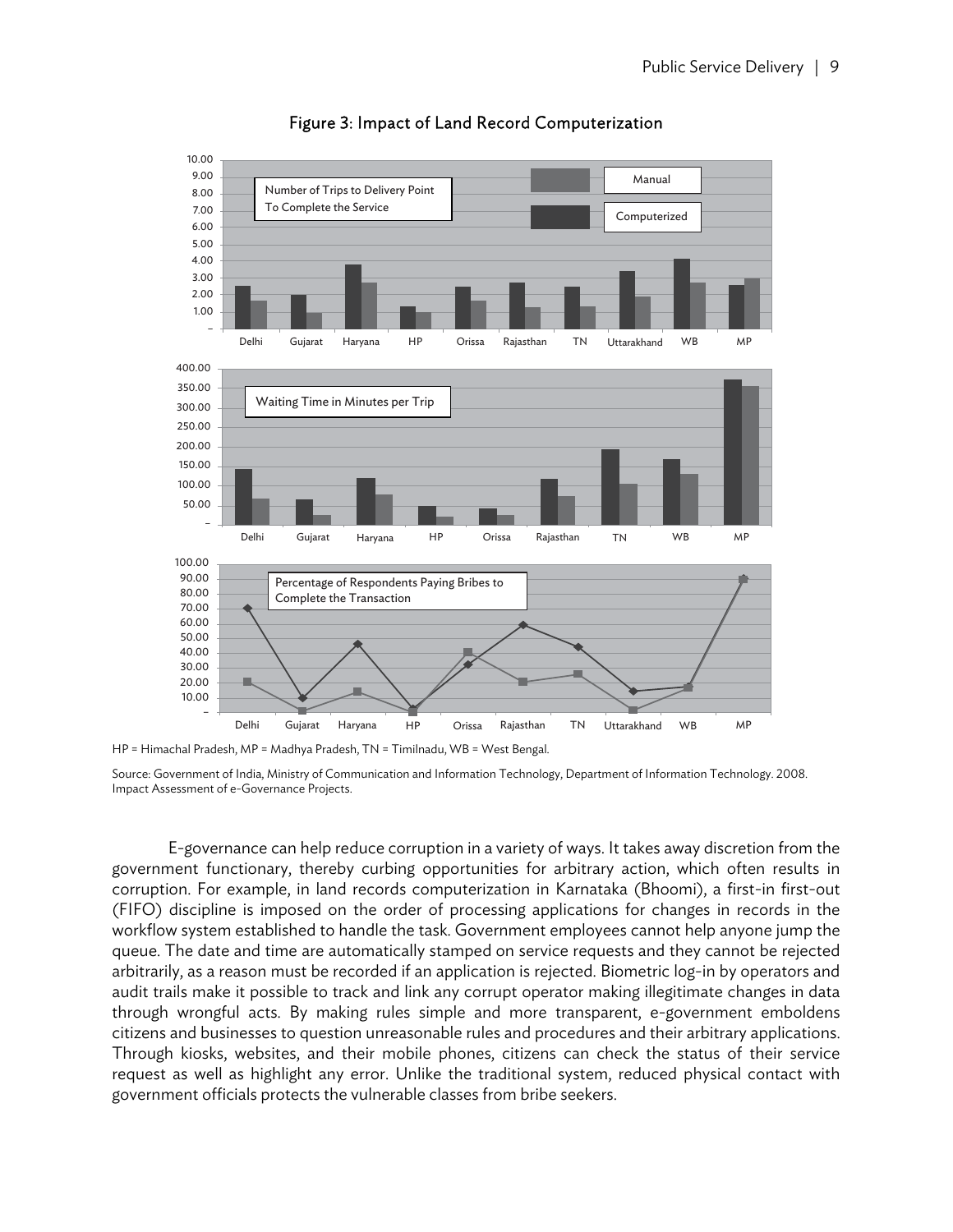#### 10 | ADB Economics Working Paper Series No. 391

Projects like Bhoomi demonstrate that well-designed ICT-enabled service delivery projects with process reforms that enhance transparency and accountability, reduce discretion vested with civil servants, and enhance efficiency can lower corruption. However, the DIT study showed a great deal of variation in project impact across states post-computerized delivery. In a few states, performance worsened after computerization. Further analysis suggested that different states were not following any best practice. The service delivery processes were neither standardized nor reengineered before computerization.

Implementation of ICT-enabled reforms is a long-drawn exercise that takes multiple years to deliver full value. The short tenure of project champions makes the implementation shortsighted. The success of the Bhoomi project can be traced to the 6-year tenure of the project leader. The second phase of the project has seen many deep reforms. The three agencies processing land transactions the subregistrar's office, revenue department, and survey department—were integrated through sharing of information. Any registration of a land transaction in the subregistrar's office automatically triggers a mutation process in the revenue department's database. In registering a deed, the details of owners of a land parcel are automatically picked up from the land record database, preventing fraudulent registration. A private partner has established nearly 1,000 cybercafes in rural areas to offer a basket of services including online land-related services.

ICT-enabled improvement in service delivery and transparency may deliver different levels of benefits to different stakeholder groups. An analysis of the survey data collected for impact assessment of Bhoomi indicated that 94% of the small and marginal farmers preferred the Bhoomi system over the earlier manual system. On the other hand, among the large peri-urban farmer group, 39% preferred the manual system, perhaps because it allowed them to manipulate the data (Bhatnagar and Chawla 2007). An unintended consequence of Bhoomi was the ease with which land sharks could acquire large tracts of land on the periphery of urban areas as the ownership details are in the public domain.

#### V. INFORMATION AND COMMUNICATION TECHNOLOGY USE IN EDUCATION AND HEALTH PROGRAMS

There are a large number of initiatives that are using ICT in an attempt to improve the quality of school education. Whereas, children in urban areas have greater access to laptops and the internet in schools and at home, children in rural areas are faced with a severe digital divide. In an attempt to bridge the divide, there are many initiatives that distribute laptops to poor children and rural schools. First, it was the One Laptop per Child (OLPC) program whose objective was to ship millions of \$100 laptops to developing countries (Quelch and Knoop 2008). In the beginning, OLPC only took orders in lots of 1 million, hoping to cut production costs on the basis of large volumes. However, developing nations did not cooperate. Some found the proposed content to be unsuitable to tackle their primary problems. With prices raised and order lots significantly lowered, there were not many takers. The laptops that were distributed malfunctioned or had no technical support, resulting in disuse. In Uruguay, "27.4 percent of machines were out of commission in a recent poll, or more than 100,000 out of the 400,000 in the country" (Warschauer and Ames 2010). India decided to develop its own less expensive "akaash tablet," which at \$60 per tablet did not remain so inexpensive at the stage of actual production. With no tablets in the market, the akaash project too was deemed a failure. A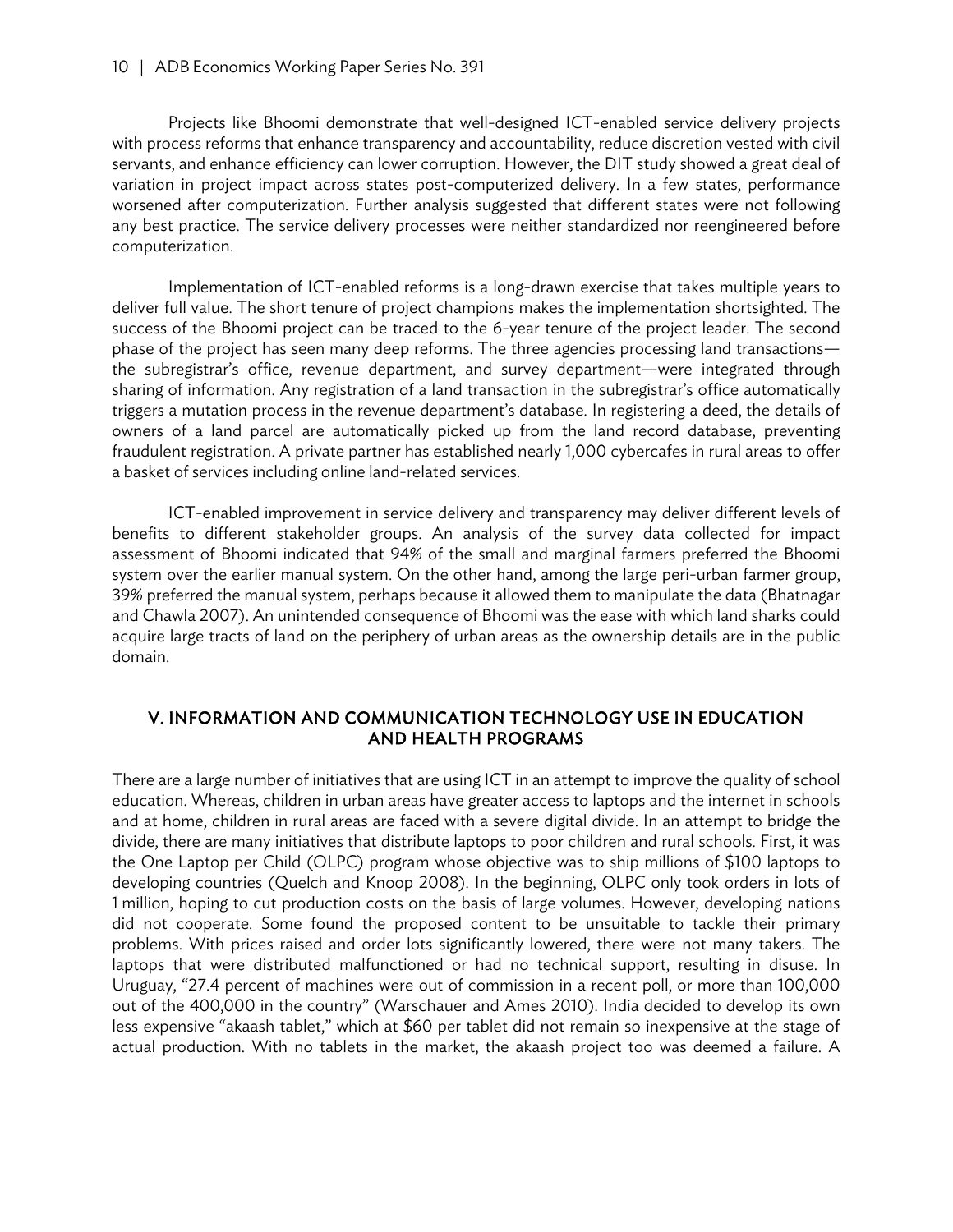number of states in India have laptop distribution projects<sup>17</sup> to promote the government as pro-poor and tech-savvy.

Experiments with ICT use in education that have focused on improving the teaching–learning process have met with partial success in many pilots. The Digital Study Hall (DSH) initiative is a usergenerated video-sharing system intended to overcome the shortage of qualified teachers in poor and remote rural schools.<sup>18</sup> DSH digitally records live classes by the best grassroots teachers, stores them in a large distributed database, and disseminates them to schools in rural and slum areas. Over 2,000 videos covering the curriculum in schools have been collected. Beyond the curriculum, videos also address issues of gender equity by covering topics such as child marriage, domestic violence, and sexual abuse. These videos have reached out to 3,800 adolescent girls from underserved communities in 41 schools. The project works on a hub-and-spoke principle, with four hubs in Lucknow, Kolkata, Pune, and Nepal serving over 6,000 students in more than 100 schools. DSH is also running a capacity-building project with 70 district institutes of education and training in the state of Uttar Pradesh in India with around 140 teacher educators and 140,000 teacher trainees.

In contrast to the approach of earlier "wire-the-schools" projects, DHS is conducting pilots in many states and countries to understand the cost structure and demonstrate concrete value by building systems that solve end-to-end education problems, developing technology and pedagogy in harmony with each other.

In other uses, ICT-enabled monitoring and incentives to reduce absenteeism have been tried. In chosen schools, teacher attendance was strictly monitored using cameras and their salaries were made a nonlinear function of attendance. Impact assessment of such initiatives through randomized experiments showed that teacher absenteeism fell 21 percentage points relative to the control group and children's test scores increased by 0.17 standard deviations (Duflo, Hanna, and Ryan 2012).

Based on case studies of ICT in teacher education compiled from more than a dozen countries in Asia and the Pacific (UNESCO 2007), an important lesson is that success of ICT use in education depends largely on teachers and their level of skill in integrating ICT into the teaching process and in utilizing ICT to provide learner-centered, interactive education. Therefore, training teachers to be able to use ICT and integrate ICT into teaching is crucial for achieving improved educational outcomes. While many projects aim to use ICT to improve the "quality of education," it is recommended to go beyond such terms and identify more specific goals so as to help clarify project objectives and better align monitoring and evaluation. It is important, however, to ensure that the specific targets are appropriate in terms of the overall aim of the project and that the targets are achievable within the given time frame, budget, and other constraining factors.

In a workshop organized by the World Bank<sup>19</sup> for Jordan and Indonesia, Jordan's education minister provided a succinct set of practical lessons and guidance for senior policy makers on the use of ICT in education systems:

<sup>&</sup>lt;sup>17</sup> See http://uplaptop-tabletdistribution.in/<br><sup>18</sup> See http://unux.distribution.in/in/end.http:/

<sup>18</sup> See http://www.digitalstudyhall.in/ and http://www.studyhallfoundation.org/

See Trucano (2009).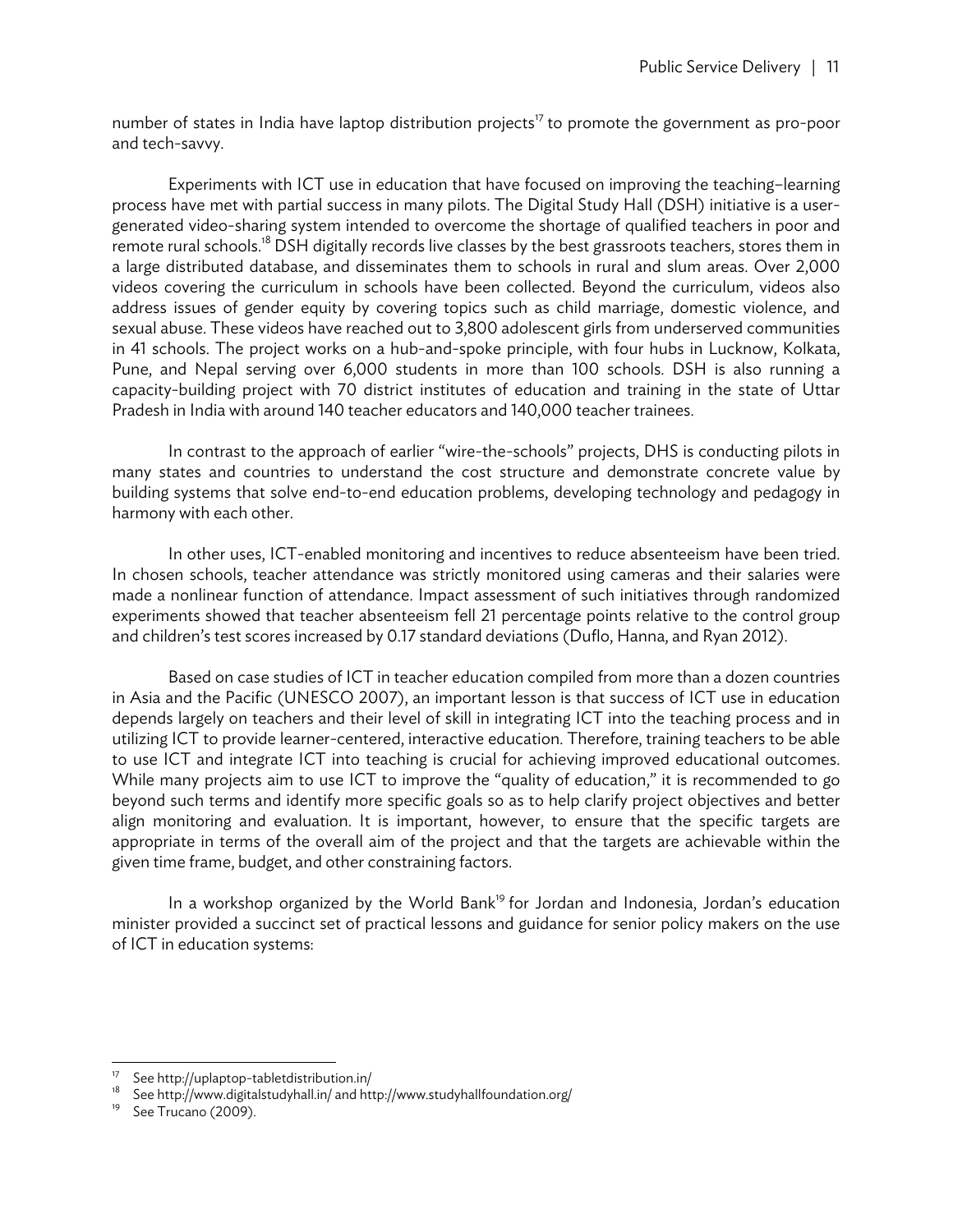- There is need for patience; it takes time to profit from ICT introduction.
- ICT cannot fix a bad education system.
- ICT in education is not about purchasing computers for schools but upgrading skills and knowledge of teachers.
- Education systems have to develop e-content materials. If no e-content is developed, it is like building roads without cars on the road.
- Change management is needed at the school level. Involvement of the school principal in training and all aspects of ICT integration is very important.

Recognizing the growing penetration of mobile phones among health workers and the population at large, many of the recent ICT initiatives in health have been in m-health. Examples of mobile technology in the health sector for administration and care delivery are well documented (UNDESA 2007). Interestingly, such initiatives have focused on empowering the field health worker by providing mobile phone-based aids to collect and manage client data efficiently, so as to spend less time on generating reports and enable systematic planning of field activities. That improvement in these areas could vastly improve the outcomes of public health programs had been recognized 3 decades earlier. However, the computational tools necessary for implementing the ideas were not available. As computers—desktops and laptops—became less expensive, many pilots were launched to improve the management information system and activity planning of health workers. Mobile phones, because of their low cost, easy maintenance, and non-dependence on electricity provide the ideal computational device to assist health workers. The fact that mobile phones allow health workers to communicate with their supervisors in case of emergencies improves the outcomes of many health activities. The Rural Extended Services and Care for Ultimate Emergency Relief (RESCUER) pilot project in eastern Uganda used a VHF radio and mobile walkie-talkie to enable a network of traditional birth attendants to partner with the public health service centers in order to deliver health care to pregnant women. RESCUER led to a reduction in maternal mortality from 500 deaths per 100,000 live births in 1996 to 271 in 1999 (Bhavnani et al. 2008). In some experiments being conducted now, the ability of mobile phones to store and display video images and textual data is being exploited as an interactive training tool for health workers. A few such experiments in developing countries are discussed briefly.

In 2010, Dimagi<sup>20</sup> launched the CommCare Accredited Social Health Activist (ASHA) project, which deploys an open source software product to send short messaging service (SMS) reminders to ASHA<sup>21</sup> workers for visits to clients and provides educational materials to improve the effectiveness of the workers. Given varied literacy rates among ASHAs and those of their clients, a variety of prompts such as prioritized checklists, danger sign monitoring, and educational prompts with multimedia clips provide the ASHA with tools to engage and educate clients. In Bangladesh, Dimagi and the Bangladesh Rural Advancement Committee developed short, interactive audio courses that can be taken over the phone by pressing numbers on the keypad to answer questions. Each course conveys a few important points, such as the importance of clinician-assisted births, proper hand-washing techniques and dangers, or HIV-transmission knowledge. Each course builds on prior courses to create an audio soapopera with a consistent story and characters. There is a short quiz at the end of each call. As an incentive to take the courses, if the caller passes the quiz, free airtime is delivered to their phone which can be used to make personal calls.<sup>22</sup>

<sup>&</sup>lt;sup>20</sup> See http://www.dimagi.com/<br><sup>21</sup> The National Rural Health Mission in India is training over 750,000 ASHA workers who have demonstrated the potential to substantially improve health outcomes in areas of extreme poverty, notably in maternal health.<br>See http://www.dimagi.com/ivr-mobile-education/.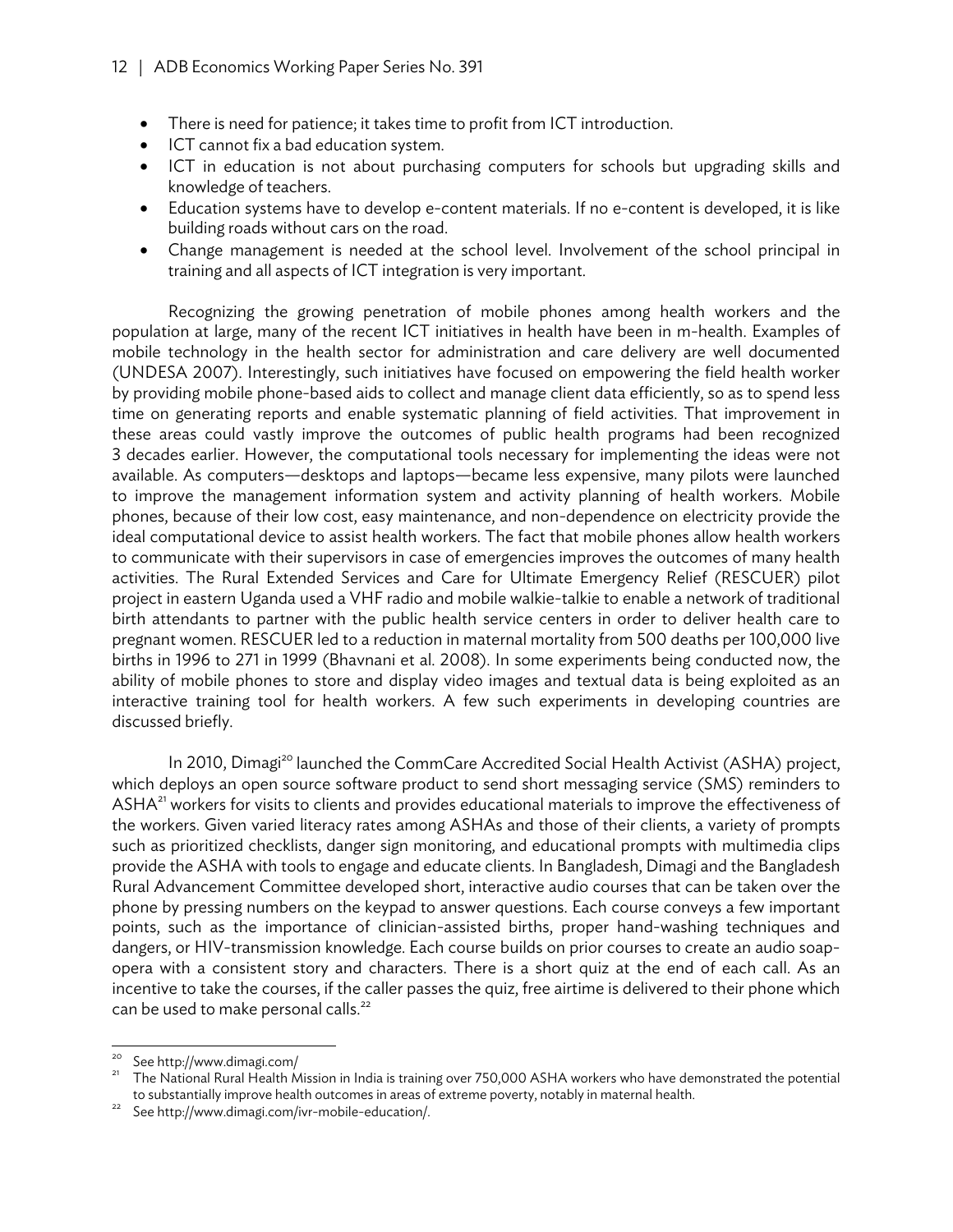In a similar use of mobile phones for purposes of supporting the ASHA worker, IntraHealth International has developed mSakhi, which is a multimedia interpersonal communication tutorial application designed to improve ASHA workers' knowledge in critical maternal and newborn health issues through access to health messages that aid in retention of maternal and newborn care practices.<sup>23</sup> mSakhi, which means mobile friend in Hindi, is an interactive tutorial that offers 153 key health messages on prenatal and delivery care, postpartum mother and newborn care, immunization, and nutrition, using a combination of text and audio messages, all contextualized with localized illustrations and dialects. Preliminary results from mSakhi implementation with frontline health workers reported in a workshop<sup>24</sup> were positive with even first-time mobile users echoing strong views on ease of use and readily available and timely access to valid content.

Similarly, mobile phones have been used in public health programs in many Asian countries. Bangladesh has made significant progress in health care; still, 1 woman dies every hour due to pregnancy-related complications and 15 infants die every hour due to complications within 2 days of birth. Interestingly, 80% of these deaths are preventable. Most of these deaths are due to lack of information and knowledge. The MAMA Bangladesh<sup>25</sup> mobile information program known as Aponjon hopes to create mass awareness about good practices to contribute to the efforts of reducing maternal and child mortality. The messages delivered on a registered mobile phone will reach not only the expectant and new mothers, but also gatekeepers like husbands, mothers-in-laws, mothers, and other relatives.

During the project's pilot phase, Aponjon reached almost 1,500 mothers and household decision-makers within their families. The information is delivered twice a week in one of two forms: SMS; or short 60-second "mini-skit" voice messages, with local actors playing the roles of a doctor, pregnant woman, mother, and mother-in-law. The actors enact scenarios in an entertaining and educational format. Dialogues range from the doctor explaining the importance of iron-rich food to reminding the pregnant character that it is time for her medical checkup. In December 2012, Aponjon launched its service nationwide in Bangladesh, and women across the country are able to register. As of May 2013, there were 59,520 subscribers. The program hopes to reach 3 million subscribers. To achieve this target, the program is being advertised in print, radio, and television media. The service costs 2 taka (approximately 2.5 cents) per message and will provide the messages free of charge to at least 20% of the poorest subscribers.

The United Nations Children's Fund (UNICEF) in the Philippines, in cooperation with Globe Telecommunications, embarked on an initiative to leverage the use of ICT to achieve better health outcomes among women and children in geographically isolated and disadvantaged areas in the country's provinces and municipalities (Africa 2012). The aim is to achieve Millennium Development Goals 4 and 5, which is the reduction of child mortality and improvement of maternal health. The program is designed to gather real-time data on mother and child health indicators using mobile phones and consolidate the data to help the local government make informed and well-planned decisions on health issues in their provinces.

 $23$  See 23 See http://www.intrahealth.org/page/mobile-application-reinforces-frontline-health-workers-knowledge-confidence-

and-credibility-.<br>Based on a presentation made at the ICT in Health for Uttar Pradesh: Opportunities and Challenges workshop in<br>Lucknow on 20 February 2012.

For more details, see http://www.aponjon.com.bd/index1.php.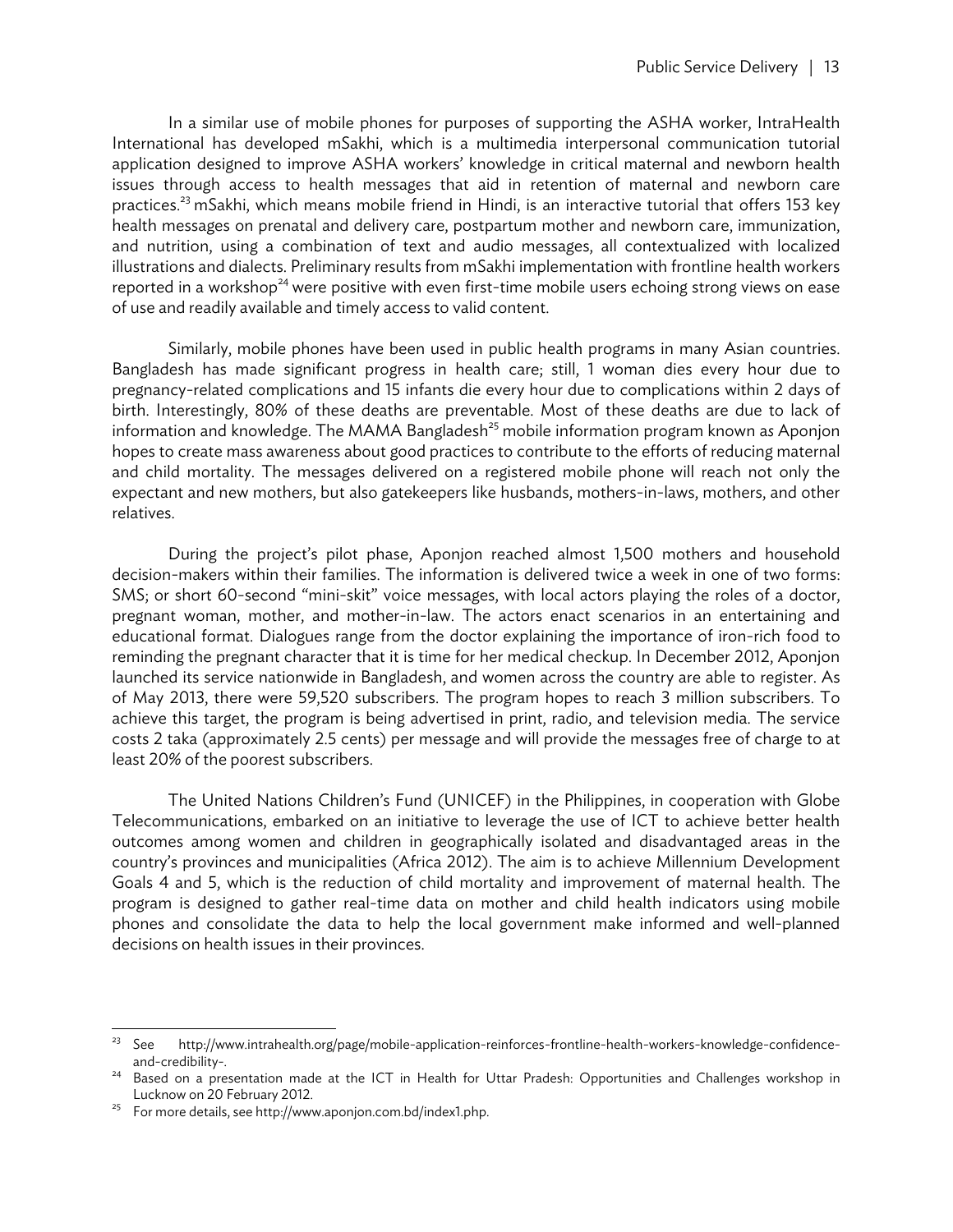#### 14 | ADB Economics Working Paper Series No. 391

The Bantul administration in Indonesia has recently launched an SMS for citizens to file complaints or suggestions regarding the public health service in Yogyakarta (Kunakornpaiboonsiri 2013). The local health authorities will use all suggestions to improve the services and become more responsive to the needs of poor citizens in shaping policies.

There are significant challenges in scaling up such projects. Often, the mobile devices that have been used in the pilots are high-end and expensive—the kind of devices that health workers do not use in the normal course. To provide the functionality and speed in the application software using inexpensive devices is one challenge. Most of the pilots have not been systematically assessed for the resulting benefits. In training programs, novelty may generate interest in the short run but would the interest sustain? Will the basic human resource practices need to be changed to effectively reward those who use the mobile-based tools to achieve better outcomes? To begin with, every pilot needs to be systematically assessed after it has attained some stability. Finally, one lesson that is evident from many projects discussed in this paper is that ICT cannot be seen merely as a technology solution. It will often have to be a part of other changes that will make the entire system work more effectively.

While poverty is typically the root cause of illness, and health-related information provided to clients may not produce the desired behavior change, there are some areas in which focused education can improve or even save lives.<sup>26</sup> Mobile phones are an extremely attractive channel for social messaging, because they offer a way to easily deliver an individualized educational session to billions of people. The sheer effort required to distribute information using paper or billboards as is done in many public health systems is a substantial obstacle, and updating the information or receiving feedback is prohibitively difficult and costly. In contrast, deploying and updating automated messages on a massive scale can be fast and simple on mobile phones.

#### VI. PROMOTING CITIZEN ENGAGEMENT THROUGH INFORMATION SHARING

Citizens engage with the government on a variety of issues, both at the individual level and at the community level, to file complaints, express their anger, demand services, and influence policy. In the past, governments at various levels have tried to share information to engage with the citizens, but most experiments were not successful. In recent years, several developed country governments have created websites to distribute a portion of the data they collect. It is a concept for a collaborative project in municipal government to create and organize a culture of open data or open government data.<sup>27</sup> Kenya is one of the few developing countries that are part of this effort and has launched the Kenya Open Data Initiative. It was expected that Kenya's vibrant ICT community would rapidly embrace open data, that there would be a rapid outpouring of open datasets from government agencies, and that open data would drive more informed development decision-making. However, although Kenya has a strong ICT sector, skilled development professionals, high cell-phone penetration, and a relatively open media, open data uptake has been slow. Traffic on Kenya's open data portal has been around 100,000 page views a month, mostly from Kenya. The number of datasets on the portal has doubled from 200 initially to more than 400 but still represents a tiny fraction of the data in Kenya (Finch 2013). Even if open data initiatives were to work well, they will largely serve the urban internet-savvy populations.

<sup>26</sup> 26 A profound example is the popularization of treating diarrhea with homemade oral rehydration therapy in the 1970s in Bangladesh.<br>A list of over 200 local, regional, and national open data catalogs can be accessed through

http://en.wikipedia.org/wiki/Open\_data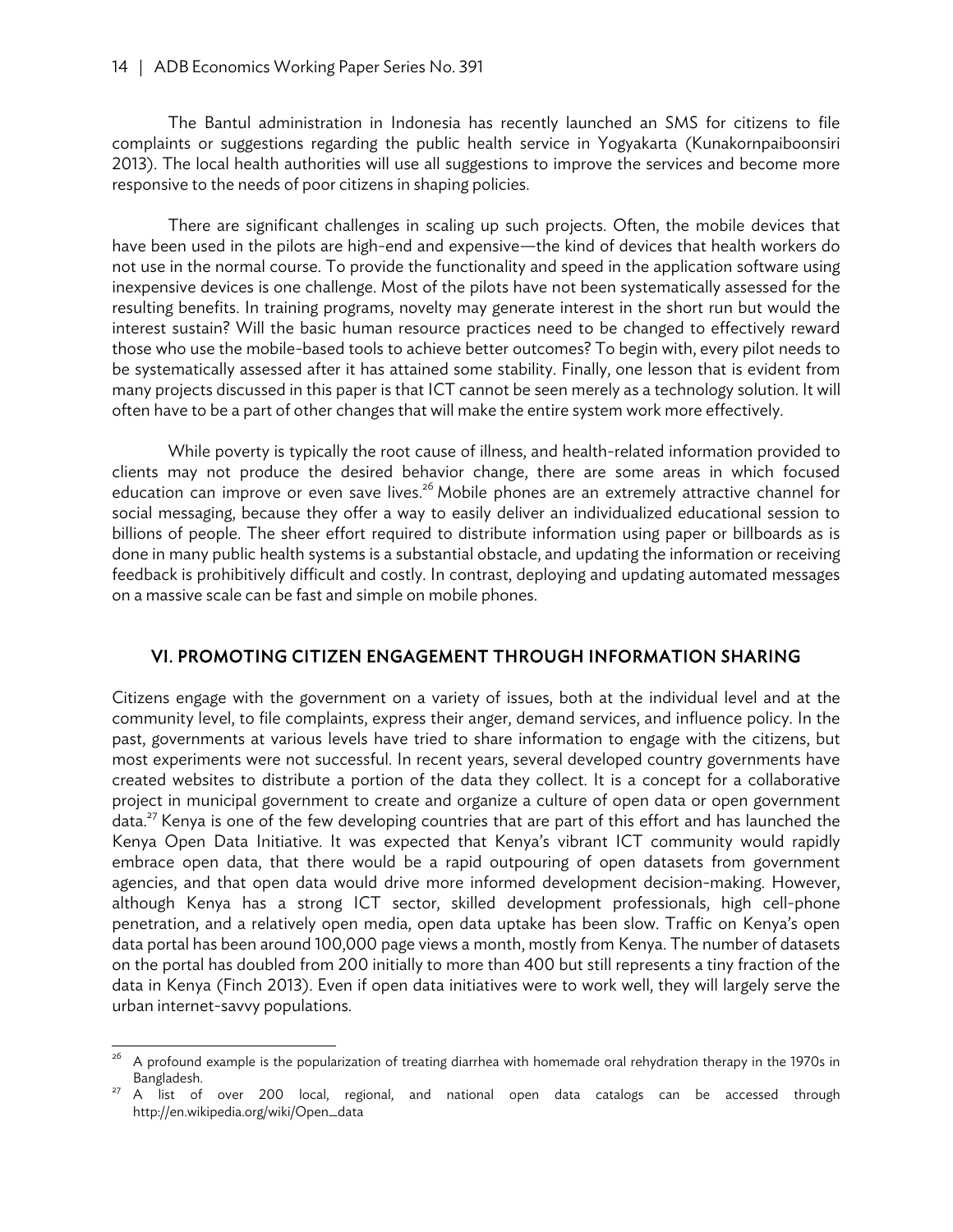A recent report on the rule of law index places most countries of East and South Asia in the middle, between a rank of 35 and 59 among 100 countries on open government (Agrast et al. 2013, 160). Indonesia is placed at the top in the region, and Pakistan and Bangladesh are ranked in the 90s. Whereas a decade earlier, the use of IT in Indonesia tended to support the existing structure of state domination over the public, internet access in recent years is widely available to the public and relatively independent of government rules and regulations (Pendit 2003).

A successful example of citizen engagement is the initiative in Chhattisgarh to involve the community in tracking pilferage of grains in the PDS. Members who register their mobile phones receive complete details of the truck carrying grains to their fair price shop. This information has helped in checking diversion of trucks (One World Foundation India 2011). A program called e-Panchayat is being implemented under the Government of India's National e-Governance Plan, which focuses on computerizing local government functions so that information on development expenditure and performance of executing contractors can be shared with communities. This is expected to empower such communities to demand a fair allocation of development expenditure that best meets their needs Upadhyay 2009).

In practice, the proportion of citizens who are willing to be constantly engaged with the Government is reportedly very small (Bhatnagar 2009). For example, Karnataka State introduced Pancha Tantra online, a robust system of double entry accounting introduced in Karnataka under the 2007 Amendment to the Panchayat Raj Act 1993 in all gram panchayats of the state. Under the traditional system, the gram panchayat would maintain accounts manually. The Pancha Tantra enables the government to electronically monitor and evaluate the work undertaken at the panchayat level. It also enables the public to view a variety of comparative performance reports of their panchayat.<sup>28</sup> However, the impact of such disclosure has been disappointing. While there are a dozen articles exalting its value, there is hardly any discussion of its contents in the media.<sup>29</sup>

Such experiments fail to yield the participation of the community in the process of planning and monitoring of work in rural areas unless an NGO actively catalyzes action within a community. The harnessing of ICT to meeting human development goals could be undertaken by combining them with community development initiatives (Banuri 2004). For example, Mazdoor Kisan Shakti Sangathan has recently organized a series of combined public hearings and grievance redress camps<sup>30</sup> in Rajasthan. These "Right to Hearing" camps were held in four panchayats to look at the delivery of services by 16 government departments. Government officials were present to receive complaints related to services and/or entitlements, such as health benefits, pensions (old age, widow, disability), MGNREGA, PDS, and electricity supply, and answer queries related to nonpayment or nondelivery of a particular service or entitlement.

In Rajasthan, the government has started a scheme by which the state departments are bound by law to receive complaints and give dated receipts. This is the first important step for a grievance redress mechanism as it represents the right of a person to be heard. The "Right to Hearing" camp hopes to take this government initiative forward by increasing awareness about the grievance redress mechanism and to provide a public platform where there can be participation in holding government accountable. Such camps provide a space where immediate action could be taken to right actionable

 $\sqrt{28}$ <sup>28</sup> See http://stg2.kar.nic.in/gpportal/rpt\_summary.aspx<br><sup>29</sup> See One World Foundation India (2012)

See One World Foundation India (2012).

<sup>30</sup> Camps were organized in Saarot, Taal, Kushalpura, and Barar panchayats of Rajsamand District in Rajasthan on 27 December 2012.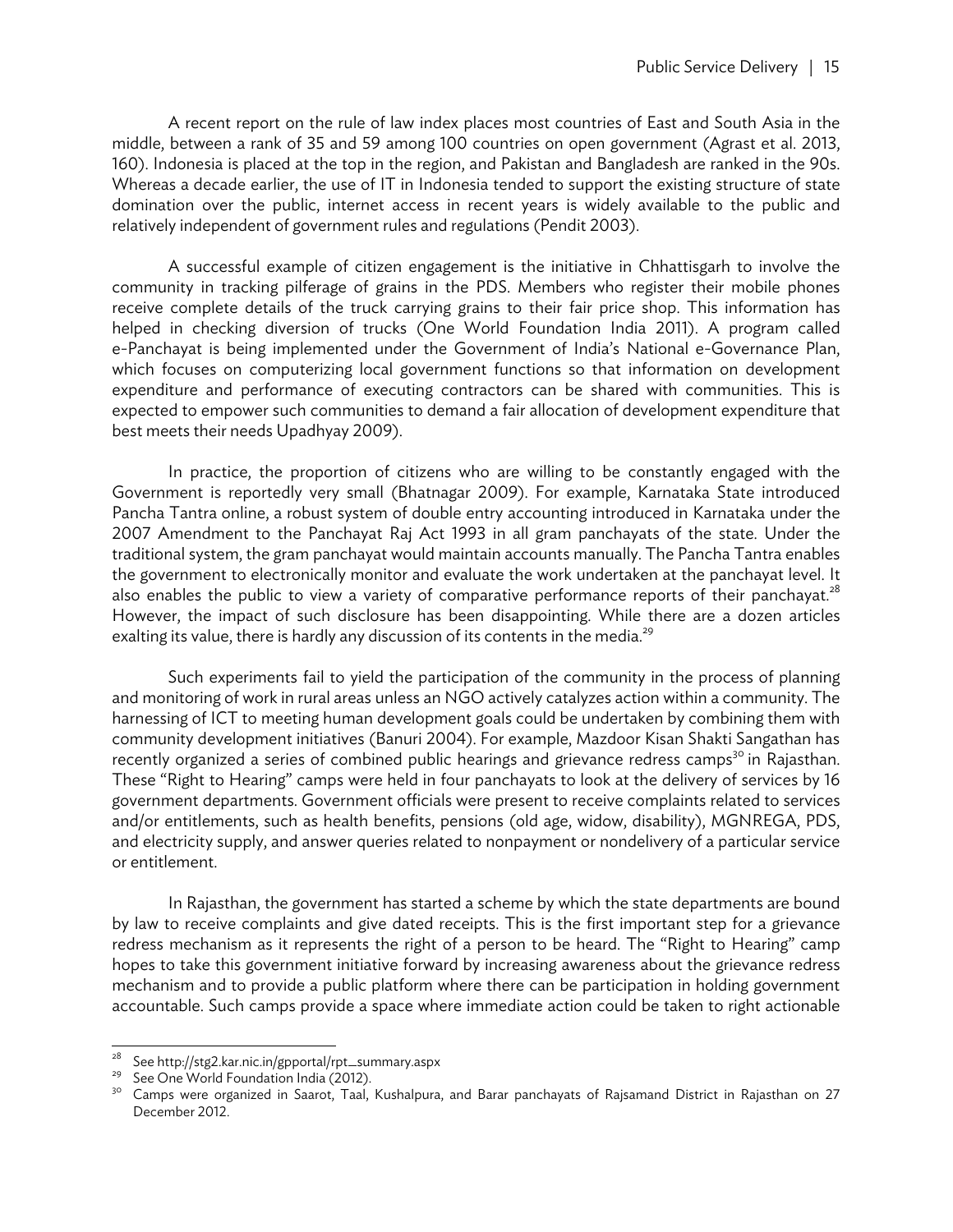wrongs, correct flaws in the system, and charge corrupt officials. The camp is an exercise in making the system work from the bottom up, creating a space where people have the individual and collective power to demand their rights and push the state to deliver.

The Citizen Report Card is another initiative across many South Asian countries in which citizens are engaged in monitoring the performance of local bodies with the help of  $NGOs.<sup>31</sup>$ 

With 60 million Facebook and 16 million Twitter users in India, $32$  social media has emerged as a powerful platform for forming an opinion as well as generating mass support in urban India. It remains an urban phenomenon with limited potential for impacting rural citizens in any positive way. Like in other countries, its visible impact as a mobilizing force has recently been felt in India on two occasions, both representing a confrontation between citizens and the government (Singh 2012). The Ministry of Communications and Information Technology (2012) has prepared guidelines for using social media by government agencies for constructive citizen engagement. Government agencies are likely to use social media as a means to put forth their own point of view, rather than to seek feedback on policy and performance. A mindset change is needed within the upper echelons of government to become more accepting of any kind of feedback, whether positive or negative.

Government policies on regulating the use of the internet and social media have to be consistent with international practices and need to take a balanced view. Every type of communication media and the content being delivered can have a positive and a negative impact, which is often subjective. Therefore, any government intervention to curb the free flow of information has to be in the rarest of the rare cases when national security is at risk. The overriding consideration should be to encourage communication among stakeholders on social issues.

#### VII. EMPOWERING FARMERS AND FISHERS: SHARING KNOWLEDGE AND PRICE INFORMATION

Throughout the developing world, mobile phones are playing a significant part in trade and commerce. For example, the Kenya Agricultural Commodity Exchange sends a functionary to visit the Nairobi market, collect prices from the local traders, and then send them back to the office via SMS. The database of prices of fresh produce can be accessed by farmers through their mobile phones through SMS or a call center. Similarly, fishers in Kerala, India, use their mobile phones (operational within 6 kilometers from the shore) to check fish prices, ensuring that they land their catch at the most profitable quayside market. These simple uses of mobile technology create a high economic impact on individual producers by eliminating the intermediaries. Many tradespeople have doubled their income by simply using a mobile phone through which their services can be requisitioned directly by the consumers in a  $24-7$  time frame.<sup>33</sup>

In an initiative using the internet called e-Choupal started in 2000 by ITC, a large agri-business private sector firm, farmers are being empowered by sharing price information and improving the handling of procured food grains (Kumar 2004). Due to lack of information on prevalent prices for

 $31$ See Citizen Report Cards and Surveys: Asia Cases http://www.worldbank.org/socialaccountability\_sourcebook/ Regional%20database/crcas.htm.<br><sup>32</sup> See http://www.socialbakers.com/facebook-statistics/india.

See a film on How Mobiles are Helping Farmers and Fishermen, exclusive Telecom TV Report from Kenya and India filmed on 13 March 2009 as part of the Mobile Planet Project, in partnership with the GSMA. Available at http://web20.telecomtv.com/comspace\_videoDetail.aspx?v=3261&id=e9381817-0593-417a-8639-c4c53e2a2a10.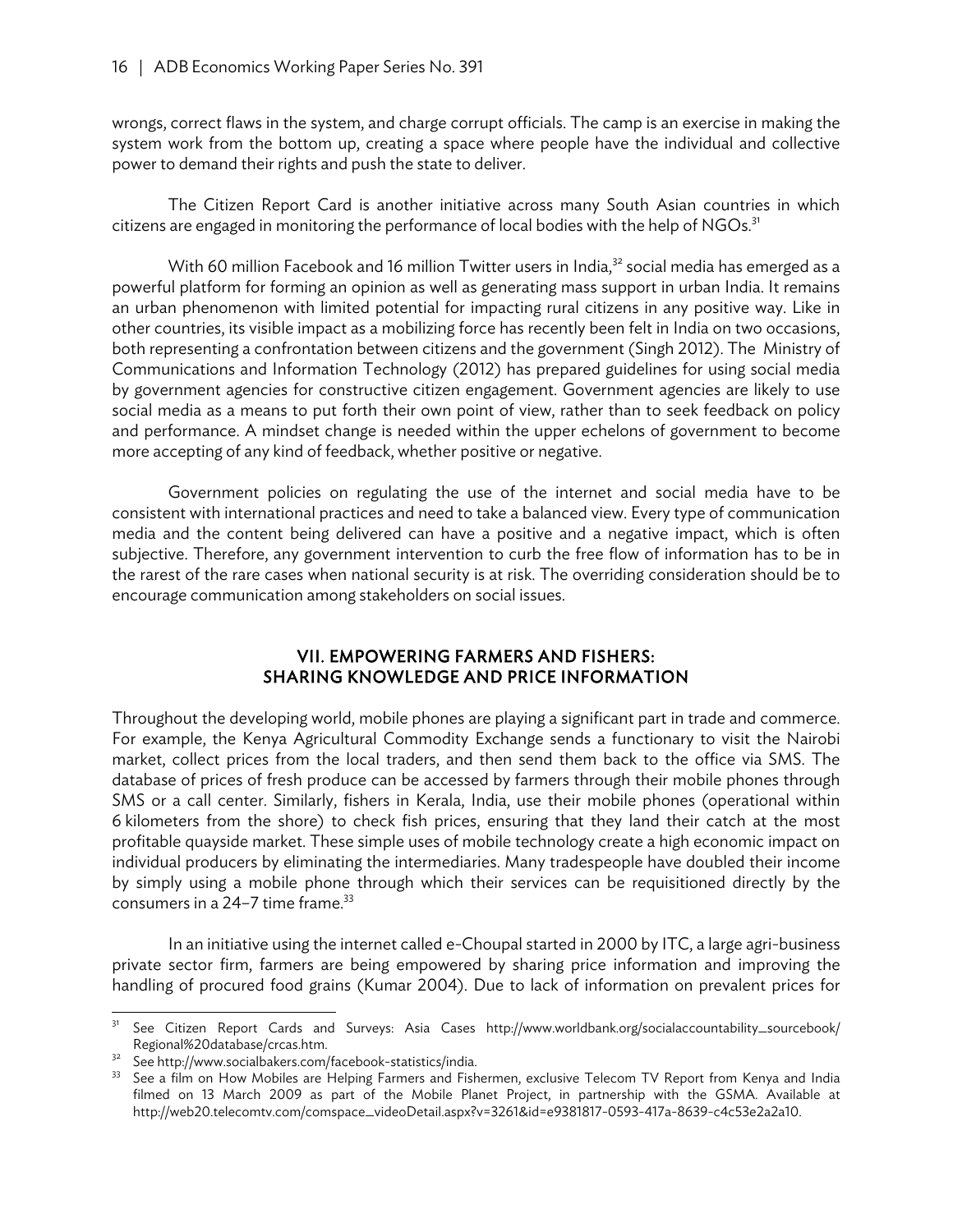their produce, farmers end up being exploited at the hands of intermediaries operating in traditional markets. ITC has set up 6,500 e-Choupals across eight states of India to procure 13 commodities including oilseeds, grains, and coffee.<sup>34</sup> Farmers visit the e-Choupals located in a nearby village and operated by one of the local farmers on behalf of ITC. They can get cost-free information on weather, prices in agricultural markets, and expert advice on agricultural practices. By bringing a sample of their produce to e-Choupals, they can also find out the price that ITC will offer. If ITC offers a competitive price for their produce, they choose to sell their produce to ITC instead of the government-controlled *mandis*. Over time, ITC has developed a loyal set of farmers who sell their produce to ITC and earn higher incomes through competitive prices, a transparent procurement process, and lower logistics costs. They have increased yields, improved the quality of their produce, and reduced their transaction costs.

Over time, these farmers have converted into customers of ITC-produced consumer goods and agri-processed goods sold by large ITC shops adjoining the warehouses. ITC further expanded its basket of services to include soil testing, tractor maintenance, medical services, and even a restaurant at its warehouse complexes. All these services are offered at a price that allows ITC to recover costs but does not include a profit margin. ITC then began to aggregate demand for other consumer goods and agricultural inputs and to supply such items at a competitive price and assured quality. It earned commissions from the suppliers of such goods and services. Currently, e-Choupal services reach more than 4 million farmers in about 40,000 villages.

A number of lessons can be drawn from the ITC experiment. The success of e-Choupal is attributed to the provision of free access to information and knowledge to the farmers; streamlining of logistics of procurement, which minimizes handling and transport costs of the farmers; and provision of complementary services to farmers so that ITC is seen as a one-stop shop for all major needs of the rural community. In an interesting contrast, the State of Madhya Pradesh computerized the operations of nearly 200 *mandis* to capture in real time the results of auctions of grain produced by farmers to traders in the mandi. The data are uploaded to a website in great granularity with the hope that farmers will access the data to make decisions on time and place for selling. Farmers use mobile phones and other ways to find out about prices. Except for introducing technology, no other changes were made in handling food grains. Poor weighing equipment and lack of transparency in testing quality continue to lead to wastage of grains and losses for the farmers.

Unlike e-Choupal, the Digital Green system<sup>35</sup>works with the existing agriculture extension system to improve cost-effectiveness and broaden community participation. Digital Green partners produce 8–10-minute segment videos capturing improved agricultural practices, market linkages, and government schemes. Videos are shot by community members using pocket cameras and then vetted by domain experts. The videos are screened to groups of 10–12 farmers using battery-operated pico projectors in which memory cards with the films can be inserted. The real value of this initiative does not come from the fact that farmers may cooperate just for the thrill of appearing onscreen, but the fact that farmers interact with experts of their own kind around the issues captured in the videos. Local social networks are tapped to connect farmers with experts. The Digital Green system has produced 2,600 videos and screened them to 150,000 viewers across six states in India. Supporting these activities, the Digital Green team includes 22 core team members, 102 partner staff, and 524 community intermediaries.

<sup>34</sup> For a more detailed discussion, see http://www.echoupal.com/.

<sup>&</sup>lt;sup>35</sup> A list of partners and investors and a description can be accessed from http://www.digitalgreen.org/ projectprogress10.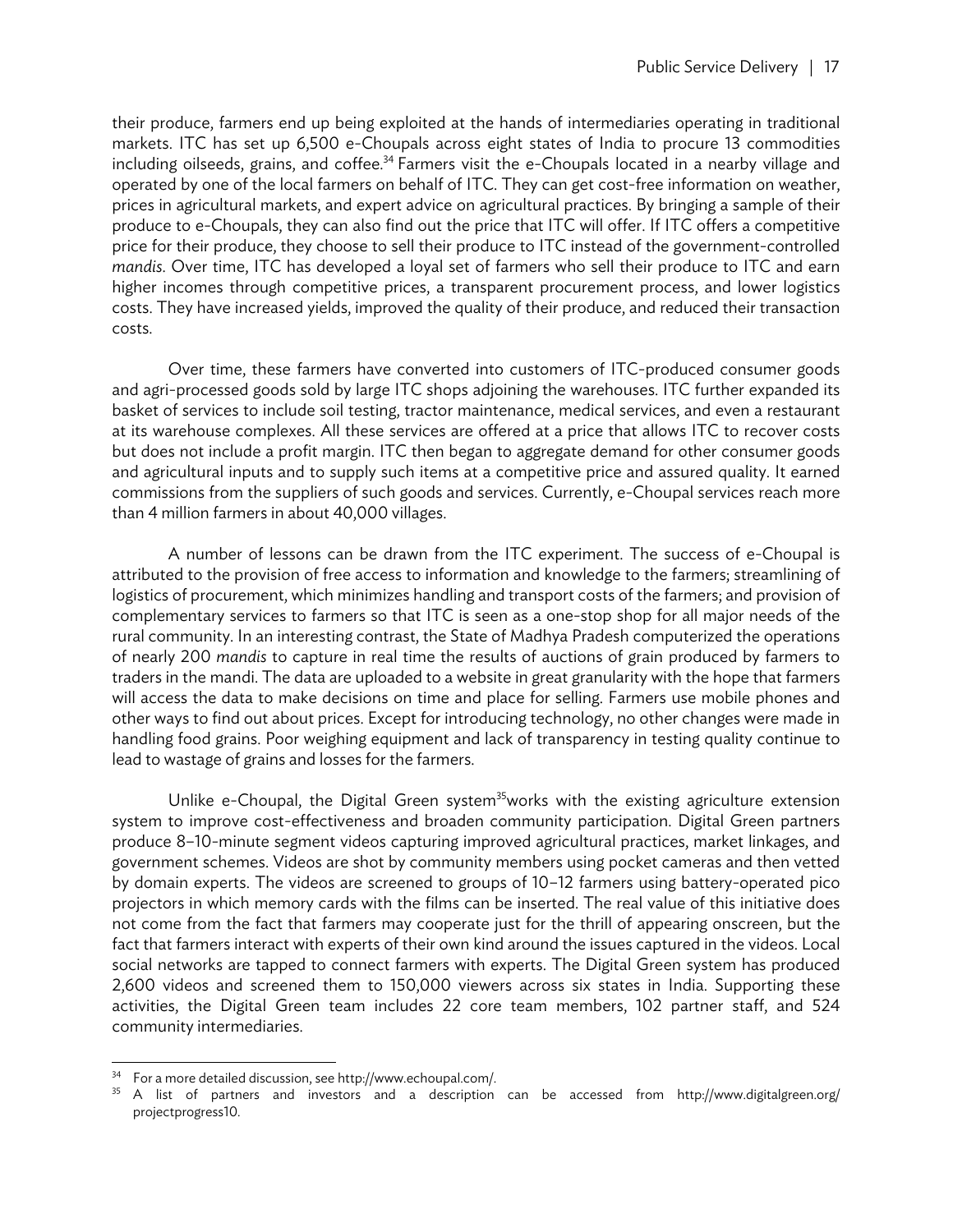#### VIII. EMPOWERING THE "UNBANKED" THROUGH MOBILE BANKING

Perhaps the most significant way in which ICT can help empower communities is to provide the poor a means to enhance incomes. Once out of the poverty trap through better education, without the burden of loans, the poor will be able to assert and demand their rights. The rights to education and to information will then be fully realized.

The Kenyan M-PESA initiative showed how mobile technology can be leveraged to enhance the incomes of the poor. The earlier example involving pension payments highlighted the potential of mobile phones as a low-cost substitute for processing the delivery of banking services. M-PESA highlights how simple low-cost mobile phones in the hands of the poor can be leveraged.

Preceding the launch of the very successful M-PESA initiative in Kenya, mobile banking initiatives were tried in the Philippines (Smart Money in 2003 and GCash in 2004) and in South Africa (WIZZIT in 2005) (Rangan and Lee 2011). In the Philippines, there were clearly defined regulations for m-banking which allowed mobile network operators to function as remittance agents without a banking license or a partnership with banking institution. Collectively, these initiatives offer many insights on how to make mobile banking a profitable and sustainable venture for the promoters and an effective means of financial inclusion for the unbanked poor.

Success of M-PESA can be traced to the fact that the three partners brought complementary skills to the table and learnt to work together in a give-and-take process. Vodafone provided the technology and application development inputs; Safaricom, the mobile service provider, had a readyto-go sales and service network of their agents; and Faulu, a local microfinance institution with several thousand borrowers who typically run small businesses and repay a few dollars every week into the Faulu bank account, provided the initial customer base. Senior sponsorship within each organization, along with a committed project team, made it easier to work together.

An important catalyst for the venture was the Financial Deepening Challenge Fund (FDCF) established in 2000 by the Department for International Development of the United Kingdom (DFID). It made £15 million available for joint investments with the private sector on projects that helped improve access to financial services. Through DFID's matching challenge grant, corporations such as Vodafone were able to reduce internal competition for capital, thereby allowing socially beneficial projects that might hold higher risk or have lower returns on investment to go ahead.

The design of various components of the project had to be grounded in the specific context of Kenya. The consumer interface had to be a basic mobile phone model and with a local language menu. Instead of giving point-of-sale devices to dealers and magnetic stripe cards to customers, as was planned earlier, agents were given a mobile phone with a different M-PESA menu than consumers to keep the agents task simple. There was a great divide between people who were familiar with mobile phones and people who were not. The former tended to pick up M-PESA quickly. For the latter group, the first chunk of any training session was explaining the concept of a menu, showing them how to find M-PESA, how to find their SMS inbox, etc. Only an extended pilot phase could reveal all potential problems. M-PESA was able to offer a real value proposition to the client because physical transport of cash in Kenya can be a very risky proposition. Moreover, the repayment of loans was a time-consuming and cumbersome process.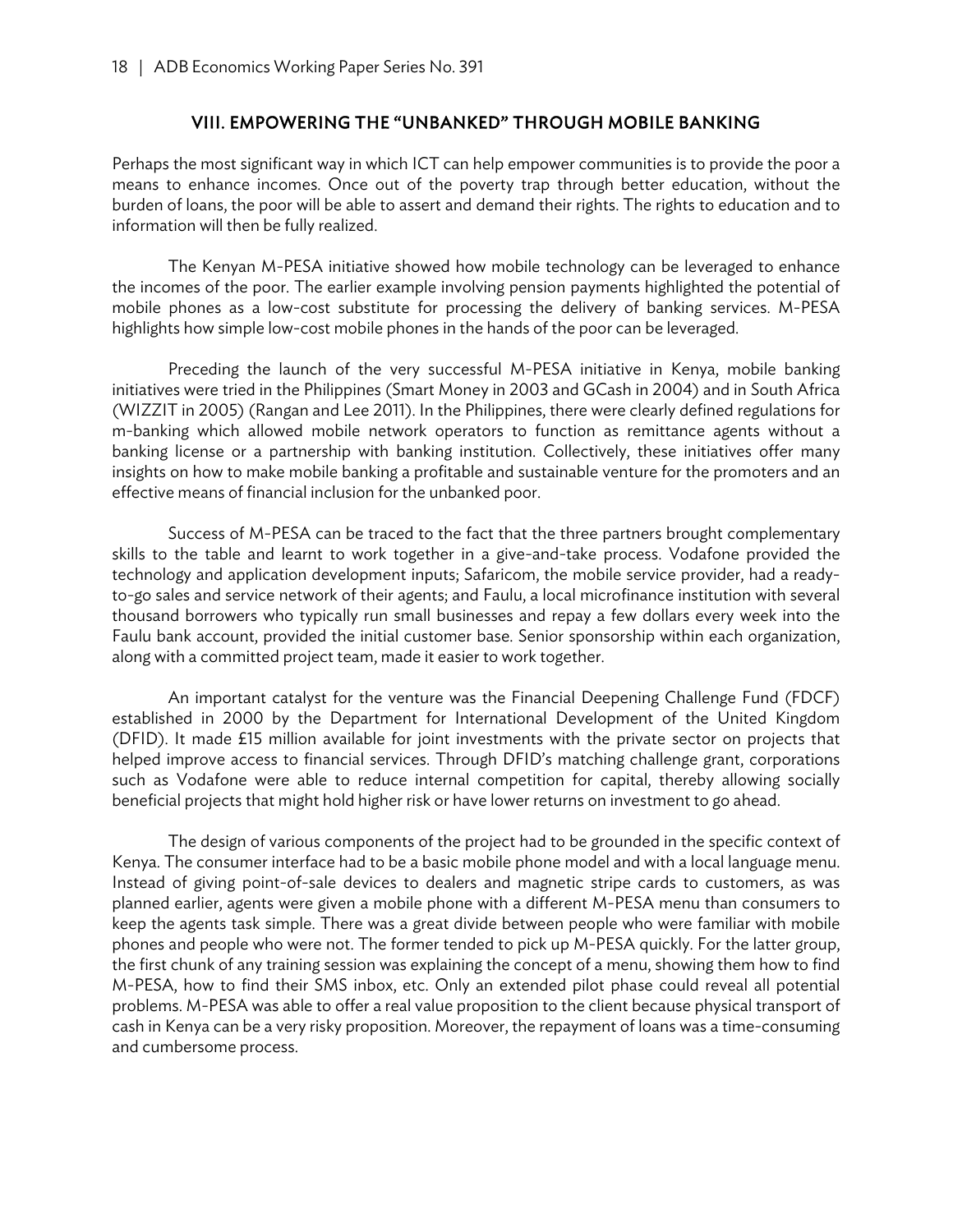Given the remarkable outreach and use of M-PESA, many policy makers and donors could be interested in supporting similar initiatives. For example in India, Vodafone and HDFC Bank have tied up to pilot mobile banking services to the rural masses in 10 villages in a district of Rajasthan (Bhattacharjee and Bhargava 2010). A total of 54 retailers from Vodafone's network have been appointed as business correspondents in these villages. It is a branchless banking service designed to enable users to complete basic banking transactions without the need for a bank branch. The Reserve Bank of India has allowed companies that have a large retail presence, excluding nonbanking financial companies, to act as business correspondents. Previously, only nonprofit companies and individuals could work as business correspondents. India's leading mobile operator Airtel also launched a money transfer service with Western Union and the State Bank of India.

Before advocating the relatively new system for other areas, donors and policy makers need to clearly understand the value proposition of M-PESA in its potential to affect households and communities at different socioeconomic levels. A study that explored the economic effects of M-PESA in Kenya at the community level identified 11 economic effects within the broad categories of local economic expansion, security, capital accumulation, and business environment after 2.5 years of M-PESA use in these communities (Plyler, Haas, and Nagarajan 2010). The research also showed that effects tended to be influenced by gender and geographic location of the communities. These effects could play out very differently in other countries.

#### IX. KEY LESSONS FROM SUCCESSFUL PROJECTS

Very few ICT projects in rural areas have scaled up. Therefore, the full potential of ICT as an enabler of empowerment and development is yet to be tapped. The projects discussed in this paper have been able to scale up despite many constraints. Analysis of these projects indicates that issues of choice of application, use of appropriate technologies, and the type of organizations that can implement largescale projects are very important in execution of the projects. Often, the enabling role of policy, whether it is for financial inclusion or for private participation in commodity procurement, has encouraged ICT-based innovations to take place. In some cases, like M-PESA, funding support has helped a large company to innovate. Table 1 identifies some of the design features of ICT applications that help improve governance.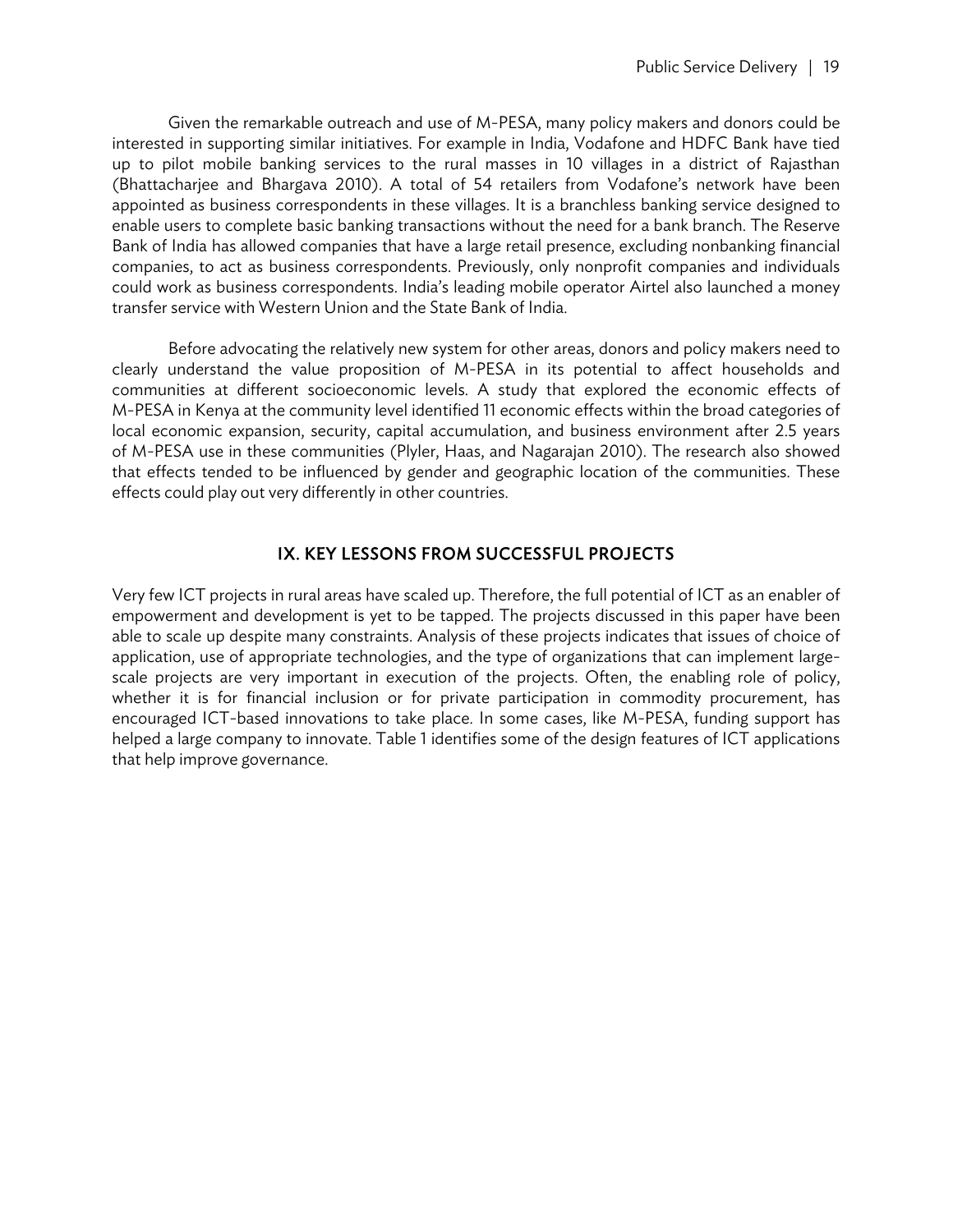| Governance<br>Dimension | <b>Explanation</b>                              | How to Prevent                                                                                        | Examples of Information and Communication Technology<br>Support                                                                                                                                                                                             |  |  |
|-------------------------|-------------------------------------------------|-------------------------------------------------------------------------------------------------------|-------------------------------------------------------------------------------------------------------------------------------------------------------------------------------------------------------------------------------------------------------------|--|--|
| Accountability          | Traceability of actions<br>and inactions        | Intrinsic motivation                                                                                  | Pledge taken by kiosk operators in front of the entire village                                                                                                                                                                                              |  |  |
|                         |                                                 | Monitoring                                                                                            | Biometric log-in of operators<br>Cameras in schools<br>Document reasons for actions: delay/denial/rejection                                                                                                                                                 |  |  |
|                         |                                                 | Client feedback                                                                                       | Easy feedback, action, and escalation of unsettled complaints                                                                                                                                                                                               |  |  |
| Transparency            | Data                                            | Put out in public domain without violating privacy                                                    |                                                                                                                                                                                                                                                             |  |  |
|                         | Rules and procedures                            | Formulated in justifiable way, disseminated so clients understand, and simplified and<br>standardized |                                                                                                                                                                                                                                                             |  |  |
|                         | Decisions                                       |                                                                                                       | Published in public domain and right to information                                                                                                                                                                                                         |  |  |
| Corruption              | Abuse of discretion to<br>delay or deny service | Intrinsic values<br>Fear of being caught<br>Consequences                                              | Public pledge of honesty<br>Automate to remove discretion<br>Workflow, so no action is outside the system<br>Traceability through tracking<br>Remove bottleneck in action, i.e., a single authority to sign a<br>document<br>Create multiple service points |  |  |
|                         | Collusive corruption                            |                                                                                                       | Prevent repeated contact between operators and citizens<br>Rotate employees<br>Use unique identification to identify recipient of service                                                                                                                   |  |  |

#### Table 1: Examples of Design Features to Improve Governance

Source: Author.

The broader lessons for policy and developing a strategy for deploying ICT in government are discussed next.

#### A. Holistic Solutions

Do not treat "digital divide" as the only impediment to empowering poor citizens through ICT-enabled service delivery. This paper provides several examples in which, in spite of very low internet penetration in rural areas and limited availability of broadband connectivity, significant benefits have reached the poor through services delivered through mobile phones and community service centers.

Investments in rural electrification and enlarging the footprint of mobile phones are key to improved delivery of e-services. In countries where a unique citizen identification can be provided, a variety of social benefits can be delivered directly to each family in cash or in kind. Successful projects point to a useful approach in thinking about deploying ICT for development. The more useful way is to understand the needs of the poor in their context, analyze how the needs are being met currently, and then see if ICT can in any way help in fulfilling the needs in an improved manner. Invariably, in addition to ICT, other changes would be necessary to improve the existing system. For example, the quality of primary education cannot be improved by simply introducing e-learning or a biometric attendance system for teachers. A midday meal scheme to ensure attendance, recruitment, and training of teachers—new methodologies for teaching may all be necessary to make any impact. Often, technologists focus only on introduction of ICT, neglecting other aspects. In school education, constant attempts are made to provide laptops to rural children and enhance the access to broadband in rural areas. Given India's large population, poor coverage of electric supply, and a mammoth organization needed for maintenance, a better idea may be to empower the teachers by providing them convenient access to the web. Teachers who are more knowledgeable are likely to improve the quality of teaching. A European Union report on IT in schools reported that the technology used in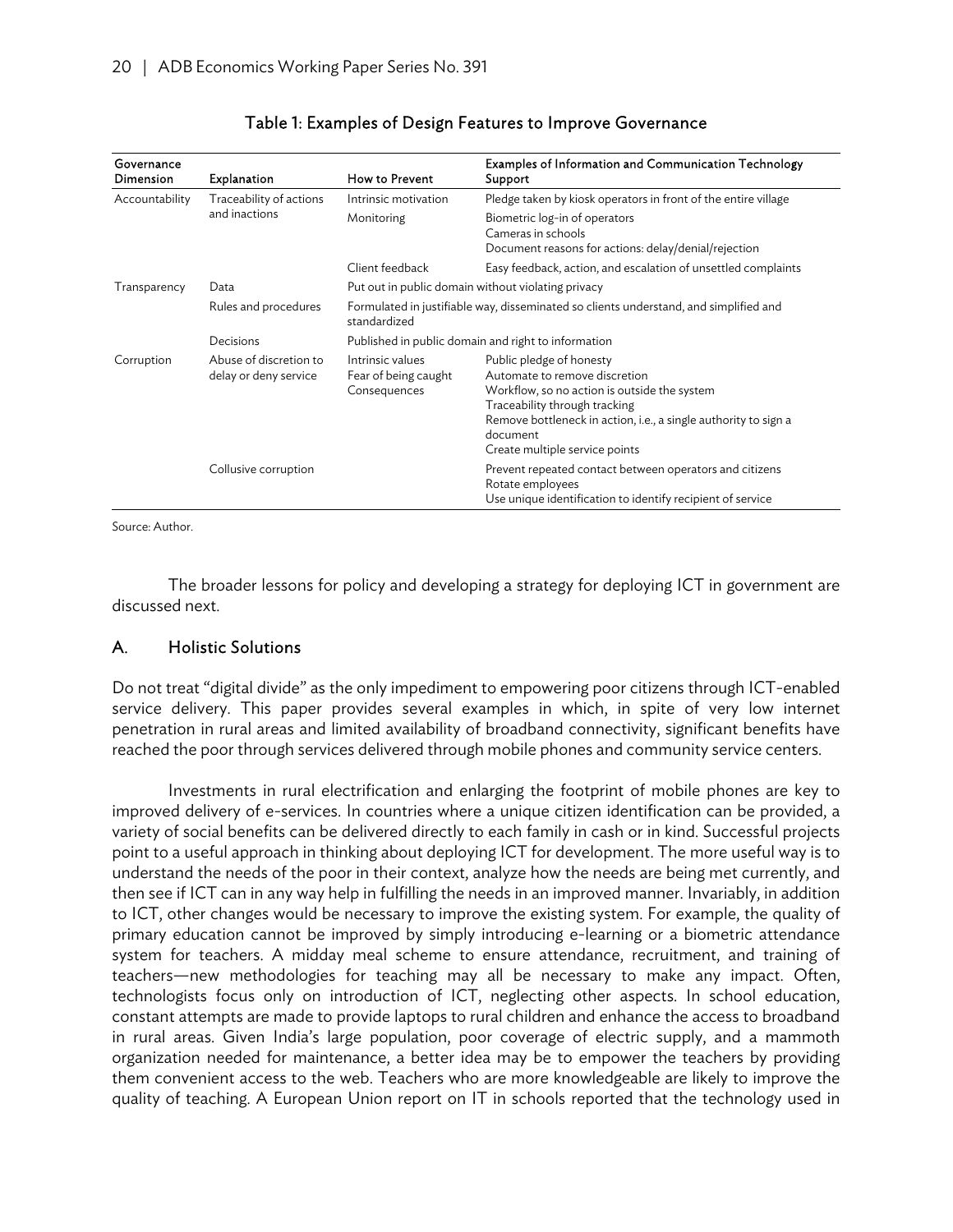schools was meant not to change teaching–learning processes or to explore new possibilities but to enrich the existing curriculum. However, the teachers' ability to use ICT in an exploratory mode in the classroom was limited (Punie, Zinnbauer, and Cabrera 2006).

Similarly, other intermediaries in the flow of knowledge and information, such as health workers and extension workers, may need to be empowered by providing convenient access to technology and training as illustrated in examples provided in this paper.

The fact that many e-governance projects failed to curb bribery reinforces the need for extensive process reform that will take away the unnecessary discretion that is abused by the corrupt in favoring those who pay bribes. In such cases, new legislation may be necessary, rules and procedures need to be modified, and extensive training is needed to change attitudes.

The ICT project conceptualization phase defines the overall vision, mission, and objectives of the project; the outcomes to be achieved; and the scope and scale of the project. All stakeholders, particularly citizens for whose benefit the ICT is being deployed, need to be consulted during the conceptualization. The objective needs to be defined in the context of the overall development and governance agenda of the government. The outcomes need to be defined as measurable benefits to be delivered to different stakeholders. Successful implementation of projects requires that there is a clear focus on the purpose for which the application is being built.

#### B. Focus on Mobile Technology

The conventional approach to development often witnesses obstacles in terms of geographic isolation, infrastructure resources, market information failure, and skills shortage. In such cases, ICT is seen as beneficial because it can assist in overcoming these hurdles in a cheaper and sustainable way. The internet enables people to get information on various topics from anywhere in the world. The use of radio facilitates faster dissemination of knowledge among people, instead of requiring an individual to make a personal visit to obtain advice. The ease of exchanging digital images over long distances aids delivery of health services in rural areas. The computer eases information management and storage, mobile phones enable text messaging services, and the internet connects the information world.

Most of the technologies can be used interchangeably and in different combinations to achieve a specific purpose. For example, for pension payments, the entire transaction process is completed through a mobile device that works like a computer. Data transfer takes place through a GPRS service rather than via internet connectivity. The data at the back end are processed on computers and there is seamless connectivity between the computers of all the partners-banks, ZMF, and the organization which developed and provided the technology and application software. In fact, 10 districts of Andhra Pradesh are running the rural e-banking application using internet kiosks.

Applications delivering agricultural commodity market prices use a variety of channels, such as radio broadcasts, SMS alerts, web portals accessed via the internet, and call centers accessed via phones of any kind. In the Bhoomi application, an SMS alert can be sent to a landowner whenever a document is ready for collection.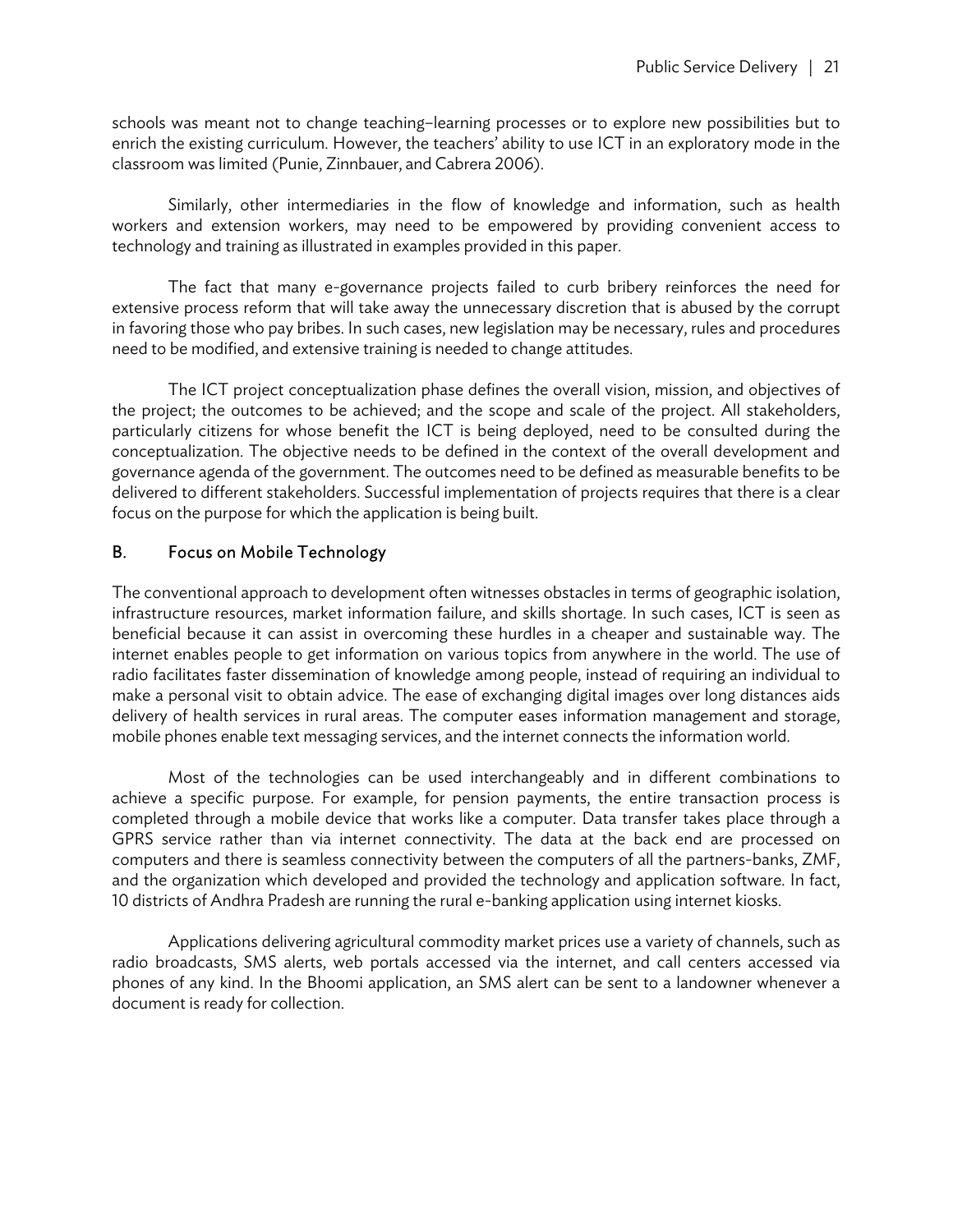The high penetration of mobile phones among the poor remains largely unexploited.<sup>36</sup> The Kenyan M-PESA initiative showed how mobile technology was leveraged by a profit-making enterprise to enhance the incomes of the poor. Mobile-based service delivery can also be popularized by creating freely downloadable applications from a public store and providing a mobile service delivery gateway for any service provider serving rural populations. In Karnataka, a mobile-based service has been launched to offer services that are currently available via the internet (*The Hindu* 2013).

#### C. Public–Private–Non Government Organization Partnership Critical for Operating in Rural Areas

Development is a complex process and use of ICT for enabling development requires expertise of different kinds. Most successful projects are therefore implemented through partnerships where different kinds of agencies bring their skills to the table. In e-Choupal, ITC utilizes the weather forecasts developed by government agencies, commodity prices gathered from different government *mandis*, and expert advice from several universities. In the ZMF-run pension payments, there are six distinct actors involved: The social welfare department of Andhra Pradesh is the main user; pensioners are the key beneficiaries; banks hold the accounts of all pensioners and receive the monthly pension payment from the government; ALW provides the technology and equipment for which it collects a license fee; and ZMF manages the operations using members of self-help groups as CSPs who are guaranteed by the group. Unless the incentive structure is especially designed to ensure that every partner earns revenue that is greater than its cost, the entire ecosystem is not viable. The success of M-PESA can be traced to the fact that the three partners brought complementary skills to the table and learnt to work together.

Unlike a commercial contract which defines the government's partnership with the private sector and/or NGOs for service delivery for empowering communities through information disclosure, government agencies need to repose trust in NGOs/media and encourage them to analyze such information and present it to the citizens in an actionable form. In both cases, identifying SMEs/NGOs with a presence in rural areas is extremely important.

#### D. Emphasize Content: Do Not put the cart before the horse

In most countries, the e-delivery of services or useful content has lagged far behind the creation of infrastructure providing access points where services can be delivered. For example, the Government of Goa has a state data center, wide area connectivity up to panchayat level and a lap top distributed to class 11 students in almost every home. Yet there are very few services that are delivered through this infrastructure because at the backend in Government offices, the mind sets and methods of working have not changed. There is a lack of computerization and process reform. Also organizations that could deliver useful content do not exist. Therefore priorities in national IT plans have to be reversed. Reform of the back end and creation of useful content has to be emphasized.

The CSC initiative of Government of India is another example of the preoccupation with infrastructure and inadequate thought to its utilization resulting in wasted effort and missed opportunities. For delivering services (such as certificates and licenses) to rural population, a strategy followed by India to create a hundred thousand Citizen Service Centers (CSCs) was a pragmatic step. However, India faltered in not implementing its e-district program in time so that services could be

<sup>36</sup> 36 A study conducted by LIRNEasia in India reported that 45% of bottom-of-the-pyramid households had at least one family member owning a mobile phone.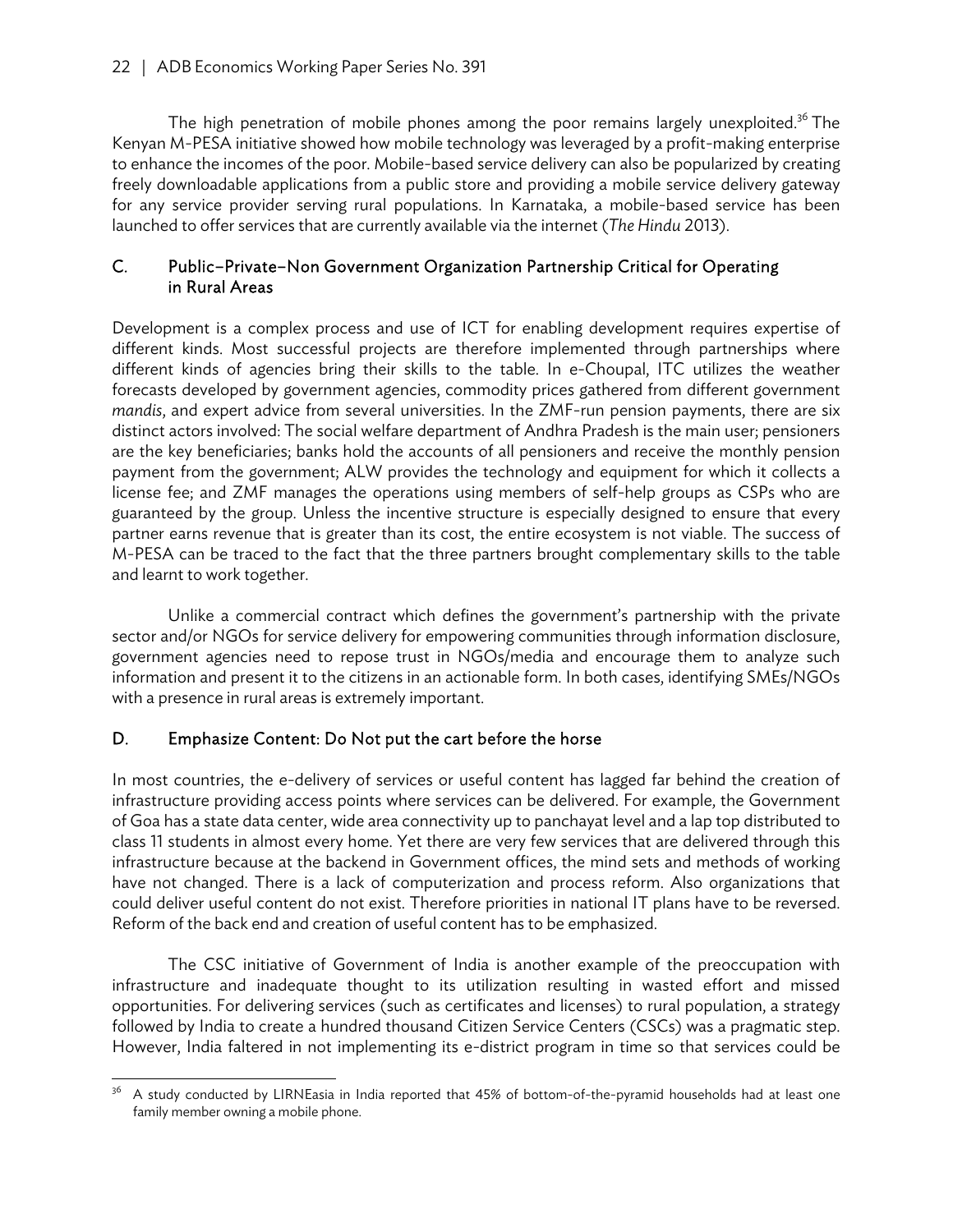delivered through the CSCs. As a result CSCs created 2 years earlier are starved of services and content, and nearly 70% have closed down. In spite of the poor record of existing CSCs, the government continues to push for creating another 150,000 CSCs. Similarly, in e-delivery of municipal services in South Africa, the emphasis was on connectivity and bandwidth rather than delivery of services (Averweg 2012). However, there are examples of organic growth of telecenters in other countries such as Peru (Averweg and Villanueva 2009) and Cambodia (Parks 2003).

Lack of content has been an age-old issue. Production of content that is current and useful for the poor is not economically viable in the short run. There are demand-side constraints. Demand for ICT-enabled services is fragmented (physically dispersed across small habitations) and is often latent. Low levels of basic literacy and ICT literacy act as barriers in acceptance of new modes of communication for accessing knowledge and information. However, the impact on the social services such as education and health depends on availability of useful content, as was shown by many examples discussed in section V. Therefore, the revenue generation potential from user fees for these services is limited, making rural projects economically unviable. A social venture fund may be needed to attract developers in this space. The contours of a Social eApplications Rollout Venture Fund were proposed in a workshop in 2004 (Rathore and Mukerji 2004).

#### X. CONCLUSION

ICT can, on the one hand, increase the efficiency, speed, and transparency in delivery of services and, on the other hand, assist in the generation and dissemination of knowledge. This paper has argued that both these attributes need to be exploited for the benefit of the poor.

Governments are the largest provider of information and services that are important for the poor. Methods of service delivery have not changed for decades, making them inefficient and corrupt. There is sufficient evidence that well-designed e-governance projects with process reforms that target enhanced transparency and accountability reduce discretion vested with civil servants, enhance efficiency, and can lower corruption. However, very few such projects have been implemented to their utmost potential. There is a necessity to accelerate the pace of implementation of e-governance and build capacity to reform the process of service delivery.

However, two caveats are in order. With the current levels of access to ICT among the poorest of the poor living in remote areas, the benefits are likely to trickle down very slowly. First, the functionaries who are responsible for community access centers need to be chosen so that they go the extra mile to help the poor. Second, it would be useful to design ICT application in a manner that ensures data security. As increasing amounts of are stored in large data centers, they become a target for sabotage and abuse. Individuals' and institutions' privacy can be compromised. When a large number of service delivery procedures are automated, it becomes difficult to deal with exceptions. In large and diverse countries with low levels of ICT literacy, larger numbers of citizens may face problems because their service requests do not conform to standard. Mechanisms need to be designed to handle such cases.

As repeatedly pointed out in this paper, the limited impact of ICT on governance and empowerment in developing countries is a result of the failure to scale up and replicate successful pilots (Harris and Rajora 2006). It is necessary to create a proactive organization that can spot scalable and successful innovations in the use of ICT and that can support the organizations involved in the innovation to replicate such experiments in areas that they deem as being ready.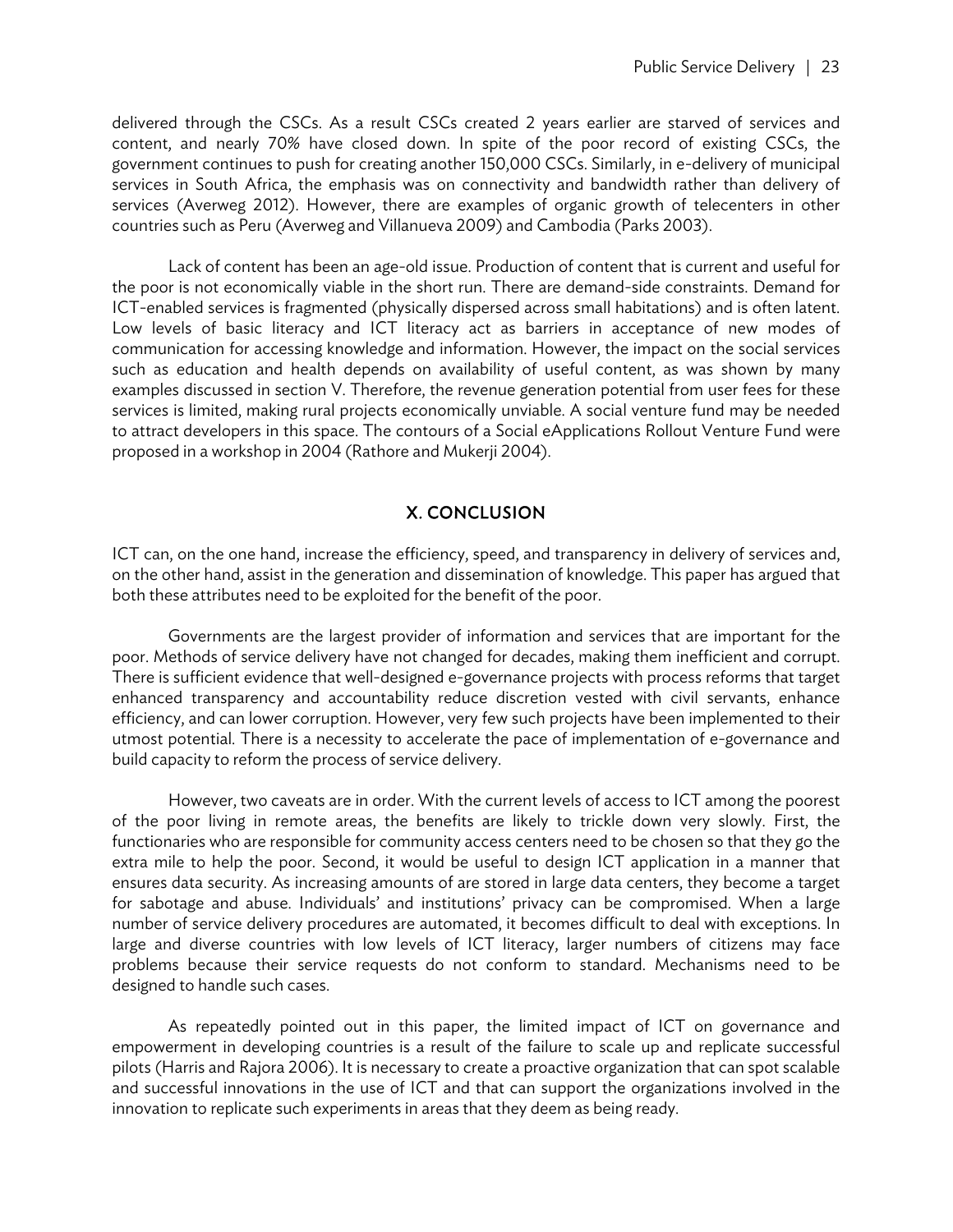#### 24 | ADB Economics Working Paper Series No. 391

Many valuable suggestions were made by a working group<sup>37</sup> on support for innovations in e-governance services and scaling up of such innovations and content development to disseminate knowledge that will empower the poor. A number of initiatives to define pro-poor ICT policies and strategies for Asia and the Pacific have been taken in the past (Sayo, Chacko, and Pradhan 2004).

Many ideas have been floated across developing nations in terms of deploying ICT for development. Pilots have also demonstrated the workability of some ideas. Perhaps governments, the private sector, and civil society need to engage in a dialogue to sift through these ideas and begin action to widely replicate some of them.

 <sup>37</sup> See Government of India (2011).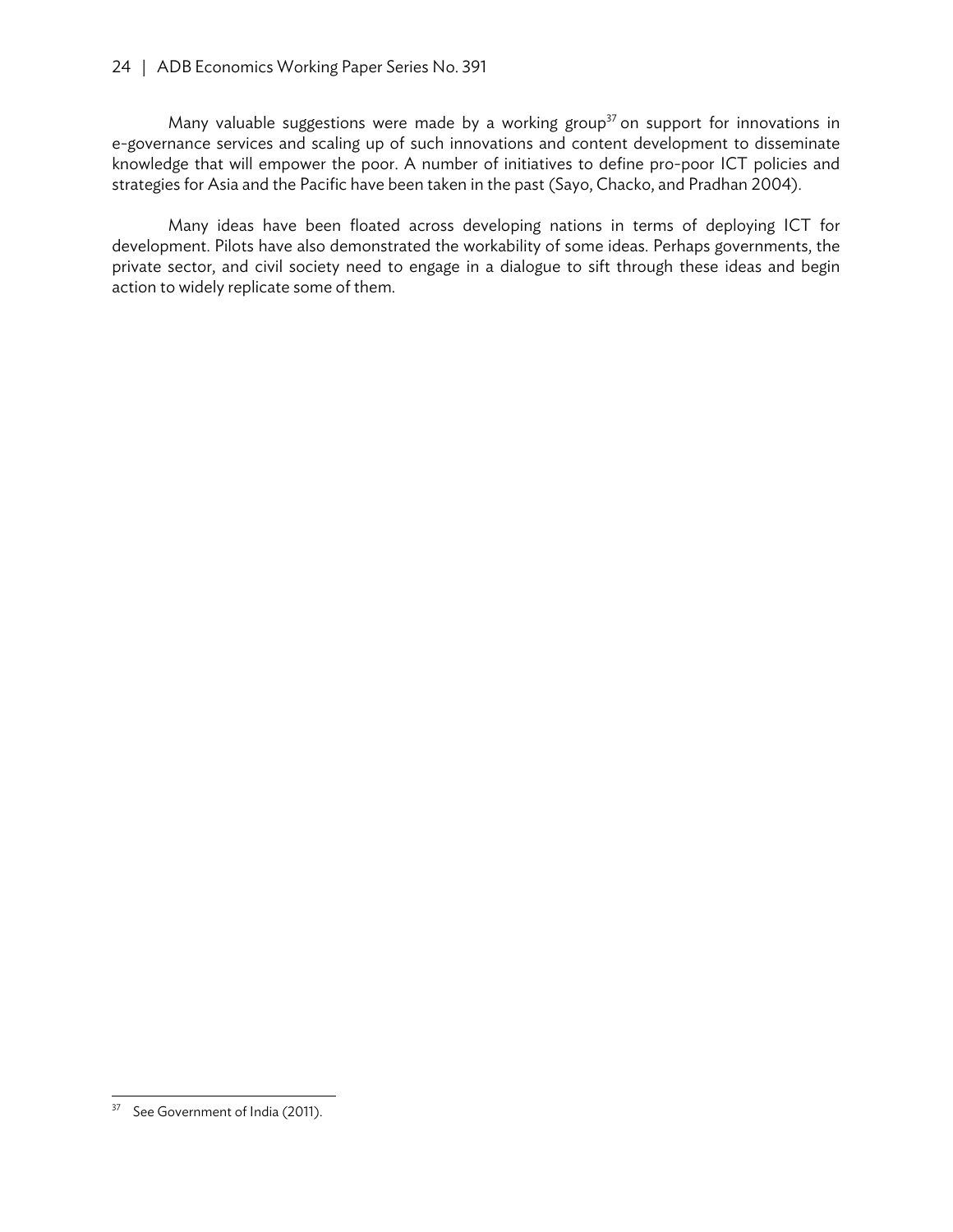#### REFERENCES

- Africa, Clarice. 2012. UNICEF Uses ICT to Improve Health Outcomes in Rural Areas. FutureGov. 28 November. Available at http://www.futuregov.asia/articles/2012/nov/28/UNICEF-uses-ICT-improve-health-outcomes-rura/
- Agrast, Mark David, Juan Carlos Botero, Alejandro Ponce, Joel Martinez, and Christine S. Pratt. 2013. *The World Justice Project: Rule of Law Index, 2012–2013*. Washington, DC: The World Justice Project.
- Averweg, Udo Richard. 2012. Linking Public Service Delivery and Technology in a Municipal Information Society in South Africa. *Information Technology for Developing Countries* 22(3). Available at http://deity.gov.in/sites/upload\_files/dit/files/SocialMediaFrameworkDraftfor PublicConsultation\_192011.pdf (accessed 8 July 2013).
- Averweg, Udo Richard, and Eduardo Villanueva. 2009. Does Policy Provide Practice or Does Practice Produce Policy? *Information Technology for Developing Countries* 19(2). Peruvian Cabinas Públicas. Available at http://www.iimahd.ernet.in/egov/ifip/jun2009/jun2009.htm (accessed 1 August 2013).
- Banuri, Tariq. 2004 ICT Adoption/Diffusion, MDGs and the Pro-Poor Human Development Approach. In Sayo Phet, James George Chacko, and Gopi Pradhan, eds. *ICT Policies and e-Strategies in the Asia-Pacific: A Critical Assessment of the Way Forward*. New Delhi: Elsevier. pp. 56–84.
- Basu, Medha. 2014 Sri Lankan Government Call Center Continues success. Futuregov 29 january. Available at http://www.futuregov.asia/articles/2014/jan/29/sri-lankan-government-callcentre-continues-succes/
- Bhattacharjee, Supriya, and Yuthika Bhargava. 2010. Vodafone Brings M-PESA to India with HDFC. The Mobile Indian. New Delhi. 16 November. Available at http://www.themobileindian.com/ news/388\_Vodafone-brings-M-PESA-to-India-with-HDFC.
- Bhatnagar, Subhash. 2008. Exploring Conditions for Delivery of Successful M-Government Services to the Bottom of the Pyramid (BOP) in India. LIRNEasia. Available at http://lirneasia.net/wpcontent/uploads/2008/05/Mobile-2.0\_mGov\_final.pdf.
- ———. 2009. *Unlocking E-Government Potential: Concepts, Cases and Practical Insights*. New Delhi: Sage Publications India. pp. 52–60.
- ———. 2013. E-Governance: Can It Be a Potent Tool to Fight Corruption? In S. Paul, ed. *Fighting Corruption*. Delhi: Academic Foundation.
- Bhatnagar, Subhash, and R. Chawla. 2007. Online Delivery of Land Titles to Rural Farmers in Karnataka. In D. Narayan and E. Glinskaya (eds.) *Ending Poverty in South Asia: Ideas That Work.*  Washington, DC: World Bank. pp. 219–243.
- Bhatnagar, Subhash, and R. Schware. 2000. *Information and Communication Technology in Rural Development: Case Studies from India*. Washington, DC: World Bank Institute.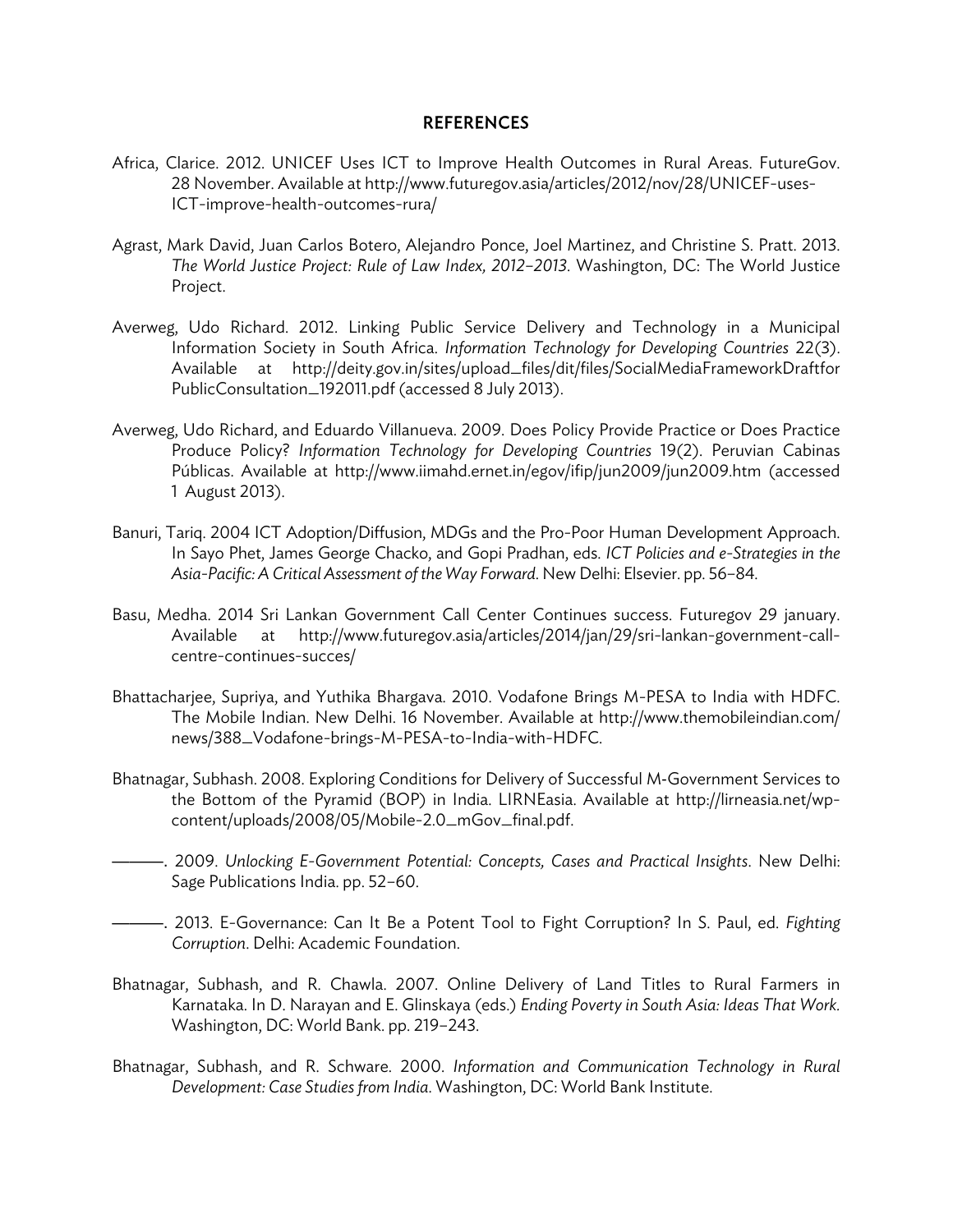- Bhatnagar, Subhash, and N. Singh. 2010. Assessing the Impact of E-Government: A Study of E-Government Projects in India. *Information Technologies and International Development* 6(2): 109–127.
- Bhavnani, Asheeta, Rowena Won-Wai Chiu, Subramaniam Janakiram, and Peter Silarszky. 2008. The Role of Mobile Phones in Sustainable Rural Poverty Reduction. Global Information and Communications Department, World Bank, 15 June.
- Bidwai, Praful. 2010. Why Indians Should Fear the UID. Rediff.com. 12 October. Available at http://news.rediff.com/column/2010/oct/12/column-why-indians-should-fear-the-uid.htm (accessed 3 July 2013).
- Duflo, Esther, Rema Hanna, and Stephen P. Ryan. 2012. Incentives Work: Getting Teachers to Come to School. *American Economic Review* 102(4): 1241–78.
- Finch, Christopher. 2013. Making Open Data Work for Citizens: Four Lessons from Code4Kenya. Voices. 27 February. Available at http://blogs.worldbank.org/voices/making-open-data-work-forcitizens-four-lessons-from-code4kenya
- Government of India, Ministry of Communications and Information Technology, Department of Electronics and Information Technology. 2011. Report of the Working Group on Information Technology Sector: Twelfth Five Year Plan (2012–17). Available at http://planningcommission.nic.in/aboutus/committee/wrkgrp12/cit/wgrep\_dit.pdf (accessed 13 August 2013).
- Government of India, Ministry of Communications and Information Technology, Department of Electronics and Information Technology. 2012. Framework & Guidelines for Use of Social Media for Government Organisations. Available at http://deity.gov.in/sites/upload\_files/ dit/files/SocialMediaFrameworkDraftforPublicConsultation\_192011.pdf (accessed 8 July 2013).
- Government of India, Ministry of Communications and Information Technology, Department of Information Technology. 2008. Impact Assessment of e-Governance Projects. Available at http://www.iimahd.ernet.in/egov/documents/impact-assessment-of-egovernanceprojects.pdf (accessed 30 June 2013).
- Gupta, P., R. K. Bagga, and S. Ayaluri. 2010. Enablers of Change: Selected eGovernance Initiatives in India. Hyderabad: ICFAI University Press.
- Gurbaxani, Vijay, and Seungjin Whang. 1991. The Impact of Information Systems on Organizations and Markets. *Communications of the Association for Computing Machinery* 34(1): 59–73.
- Harris, Roger. 2009. Information and Communication Technologies for Governance and Poverty Alleviation: Scaling Up the Successes. *IT in Developing Countries* 13(1): 15–17. Available at http://www.iimahd.ernet.in/egov/ifip/jun2003/jun2003.htm
- Harris, Roger and Rajesh Rajora. 2006. Empowering the Poor: Information and Communications Technology for Governance and Poverty Reduction - A Study of Rural Development Projects in India. UNDP-APDIP, Elsevier, ISBN: 81–312–0629–7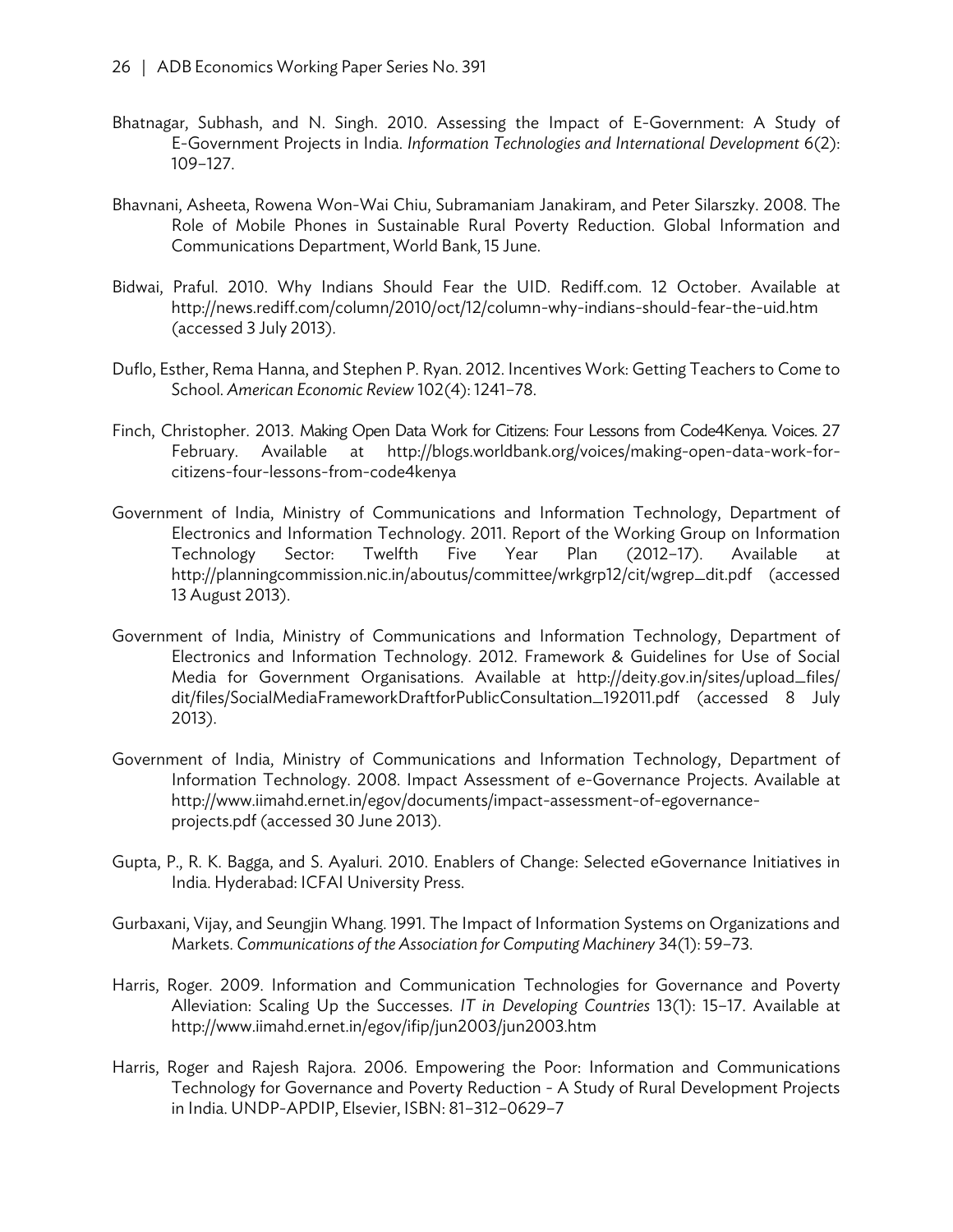- *The Hindu*. 2013. Mobile-Governance System Launch on Thursday. 10 January. Available at http://www.thehindu.com/news/states/karnataka/mobilegovernance-system-launch-onthursday/article4291280.ece.
- Isthiyakh, Sayed. 2012. Direct Cash Transfer: Linking UID and Inclusion of PDS Cause of Worry. Newzfirst. 23 December. Available at http://www.newzfirst.com/web/guest/full-story/- /asset\_publisher/Qd8l/content/direct-cash-transfer:-linking-uid-and-inclusion-of-pdscause-of-worry?redirect=/web/guest/home
- *Kractivist*. 2013. Challenges / Problems of Aadhaar / UIDAI Systems in India #UID. 3 October. Available at https://kractivist.wordpress.com/2013/04/02/challenges-problems of-aadhaaruidai-systems-in-india-uid/
- Kumar, R. 2004. eChoupals: A Study on the Financial Sustainability of Village Internet Centers in Rural Madhya Pradesh. *Information Technologies and International Development* 2(1): 45–74. Available at http://www.echoupal.com/ (accessed 2 August 2013).
- Kunakornpaiboonsiri, Thanya. 2013. SMS Service for Health Launched in Indonesian Province. FutureGov. 17 April. Available at http://www.futuregov.asia/articles/2013/apr/17/sms-servicehealth-launched-indonesian-province/
- Low, Crystal. 2009. Sri Lanka Launches Multi-Lingual Government Call Centre. FutureGov. 7 July. Available at http://www.futuregov.asia/articles/2009/jul/07/sri-lanka-launches-multi-lingualgovt-call-centre/
- One World Foundation India. 2011. Computerization of Paddy Procurement and Public Distribution System in Chattisgarh. February. Available at http://indiagovernance.gov.in/files/ PDSChattisgarh\_bestpractice\_final.pdf
- ———. 2012. Pancha Tantra Online System: Documentation of Best Practice. April. Available at http://indiagovernance.gov.in/files/Panchatantra\_doc\_1.pdf.
- Pendit, Putu Laxman. 2003. The Use of Information Technology in Public Information Services: An Interpretative Study of Structural Change via Technology in the Indonesian Civil Service. In CONSAL XII, *Information Resources Empowerment: Enhancing Knowledge Heritage*. Conference paper. Bandar Seri Begawan (Brunei Darussalam), 20–23 October.
- Plyler, Megan G., Sherri Haas, and Geetha Nagarajan. 2010. Community-Level Economic Effects of M-PESA in Kenya: Initial Findings. IRIS Center, University Of Maryland. June. Available at http://www.gsma.com/mobilefordevelopment/wp-content/uploads/2012/03/Community-Level-Economic-Effects-of-M-PESA-in-Kenya.pdf
- Parks, Thomas. 2003. Expanding Access to Information in Cambodia: Community Information Centers Project. *IT in Developing Countries* 13(1): 19. Available at http://www.iimahd.ernet.in/ egov/ifip/jun2003/jun2003.htm
- Punie, Y., D. Zinnbauer, and M. Cabrera. 2006. Review of the Impact of ICT on Learning. European Commission Joint Research Centre, Institute for Prospective Technological Studies. Available at http://ftp.jrc.es/EURdoc/JRC47246.TN.pdf (accessed 10 August 2013).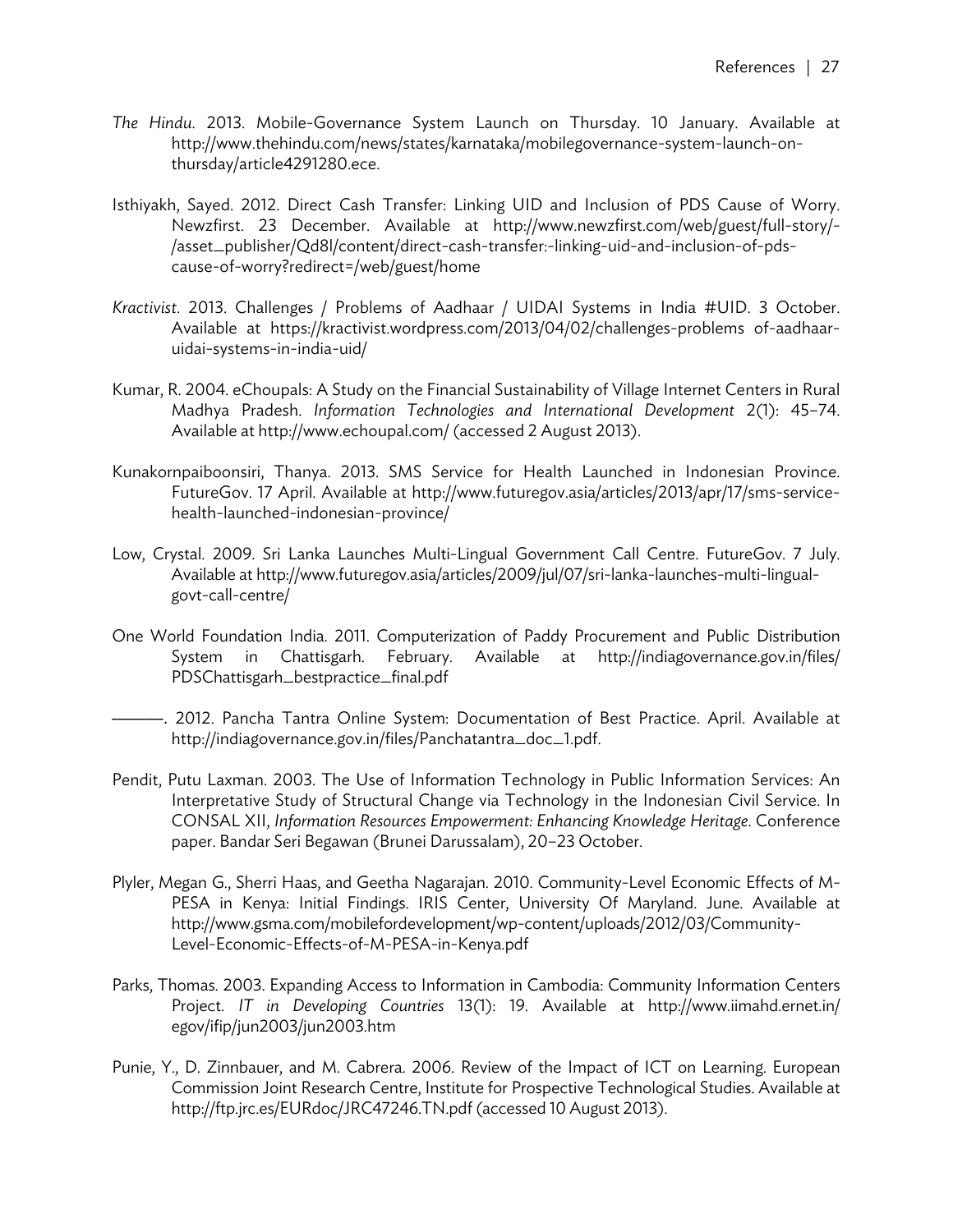- Quelch, John A., and Carin-Isabel Knoop. 2008. Making the "\$100 Laptop." Harvard Business School Case Study 9-508-024, September.
- Rangan, V. Kasturi, and Katharine Lee. 2011. Mobile Banking for the Unbanked: Case Study. Harvard Business School Case Study 9-511-049, June.
- Ranganathan, Kavitha, and Ankur Sarin. 2009. Babajob.com: Digitizing the Informal Job Sector. Case study. Ahmedabad: Indian Institute of Management. IIMA/CISG0109
- Rathore, Animesh, and Maitrayee Mukerji. 2004. An Account of the Workshop on Scaling Up ICT for Poverty Alleviation in India. *IT in Developing Countries* 14(1): 11–15. Available at http://www.iimahd.ernet.in/egov/ifip/apr2004/apr2004.htm.
- Sayo, Phet, James George Chacko, and Gopi Pradhan, eds. 2004. *ICT Policies and e-Strategies in the Asia-Pacific: A Critical Assessment of the Way Forward*. New Delhi: Elsevier.
- Shah, Namank. 2011. A Blurry Vision: Reconsidering the Failure of the One Laptop per Child Initiative. *WR: Journal of the Arts & Sciences Writing Program.* Issue 3, WR 150, Paper 3. Available at http://www.bu.edu/writingprogram/journal/past-issues/issue-3/shah/
- Singh, Shreya. 2012. The Indian Government and Social Media: A Complicated Relationship. iGovernment.in. 18 September. Available at http://www.igovernment.in/node/43758
- Trucano, Michael. 2009. The Use of ICT in Education Reform: Sharing the Experiences of Jordan and Indonesia – and Singapore. 10 April. Available at http://blogs.worldbank.org/edutech/the-useof-ict-in-education-reform-sharing-the-experiences-of-jordan-and-indonesia-andsingapore
- United Nations Department of Economic and Social Affairs (UNDESA). 2007. Mobile Applications on Health and Learning. In *Compendium of ICT Applications on Electronic Government*. Volume 1. New York, NY: United Nations.
- United Nations Educational, Scientific and Cultural Organization (UNESCO). 2007. *ICT in Teacher Education: Case Studies from the Asia-Pacific Region.* Bangkok*.* Available at http://www.unescobkk.org/index.php?id=7035
- Upadhyay, Dinoj Kumar. 2009. ePanchayats: ICT for Rural Local Government in India. *IT in Developing Countries* 19(3): 18–20.
- Warschauer, Mark and Morgan Ames. 2010. Can One Laptop Per Child Save the World's Poor? *Journal of International Affairs* 64(1): 33–51.